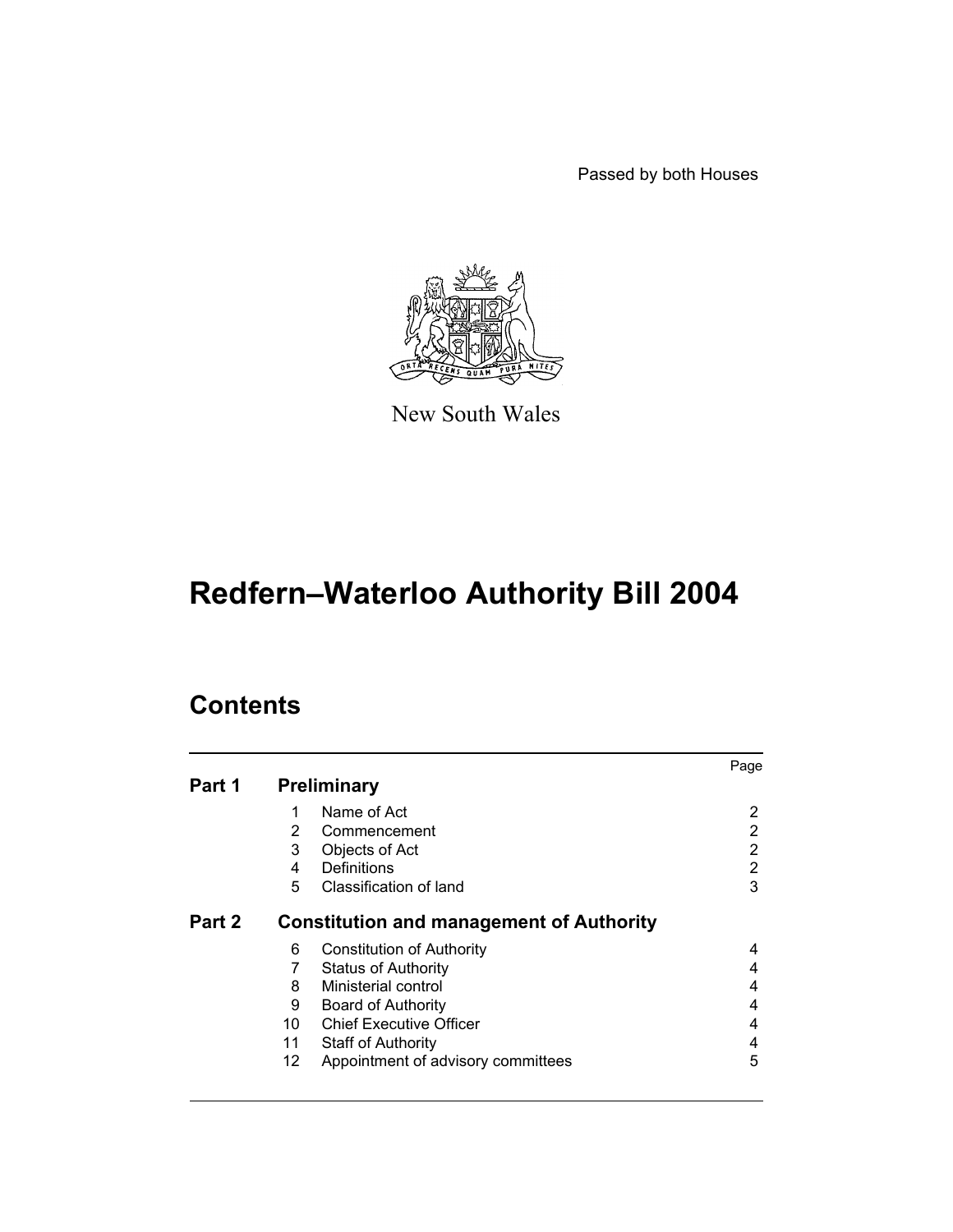**Contents** 

|        |                |                                                                                                               | Page                |
|--------|----------------|---------------------------------------------------------------------------------------------------------------|---------------------|
|        | 13             | Delegation of Authority's functions                                                                           | 5                   |
|        | 14             | Exercise of functions through subsidiary corporations, joint<br>ventures etc                                  | 6                   |
| Part 3 |                | <b>Functions of Authority</b>                                                                                 |                     |
|        |                | <b>Division 1</b><br><b>Principal functions</b>                                                               |                     |
|        | 15<br>16<br>17 | Functions-generally<br>Other functions<br>Land on and in relation to which Authority's functions may          | 7<br>$\overline{7}$ |
|        |                | be exercised                                                                                                  | 8                   |
|        |                | <b>Division 2</b><br><b>Ancillary functions</b>                                                               |                     |
|        | 18             | Acquisition of land                                                                                           | 8                   |
|        | 19             | Transfer of land or management of land of other public<br>authorities                                         | 8                   |
|        | 20             | Land dealings                                                                                                 | 9                   |
|        | 21             | Dedication of land                                                                                            | 10                  |
|        | 22<br>23       | Roads                                                                                                         | 10<br>10            |
|        | 24             | Acquisition of property by gift, devise or bequest<br>Dealings with certain property acquired by gift, devise |                     |
|        |                | or bequest                                                                                                    | 11                  |
|        | 25             | Private subsidiary corporations etc                                                                           | 11                  |
| Part 4 |                | Planning within the operational area                                                                          |                     |
|        | 26             | Interpretation of Part                                                                                        | 13                  |
|        | 27             | Redfern-Waterloo Plan                                                                                         | 13                  |
|        | 28             | Authority as consent authority for State significant<br>development                                           | 14                  |
|        | 29             | Heritage matters                                                                                              | 14                  |
|        | 30             | Development contributions for affordable housing                                                              | 15                  |
|        | 31             | Development contributions (other than for affordable<br>housing)                                              | 16                  |
|        | 32             | Contributions plans and payment of development<br>contributions                                               | 17                  |
|        | 33             | Matters affecting the Aboriginal Housing Company and<br>"the Block"                                           | 17                  |
| Part 5 |                | <b>Finance</b>                                                                                                |                     |
|        | 34             | Redfern-Waterloo Fund                                                                                         | 19                  |
|        | 35             | Financial year                                                                                                | 19                  |
|        | 36             | Investment of money in Fund                                                                                   | 19                  |
|        | 37             | Administration of other funds                                                                                 | 19                  |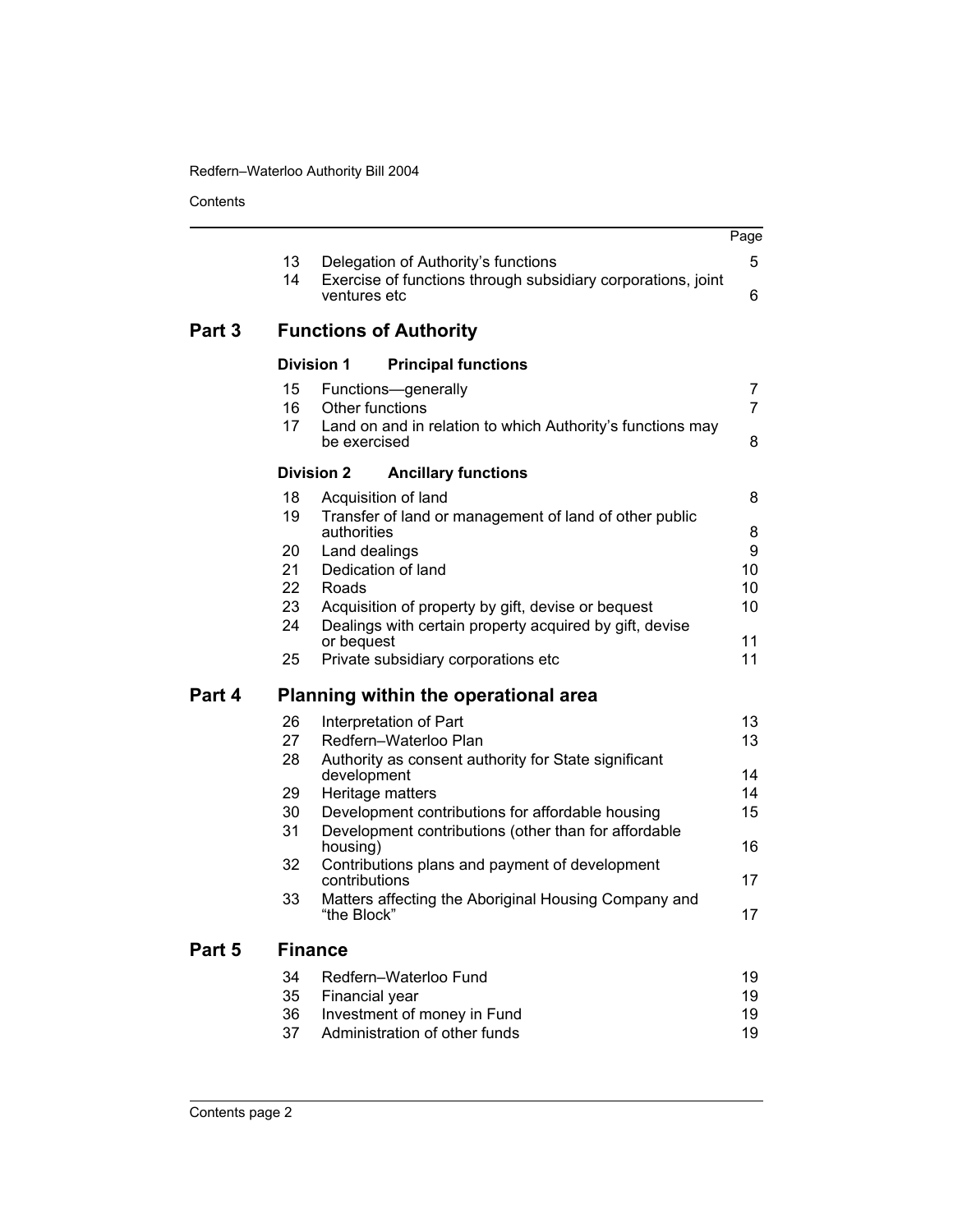**Contents** 

|                   |    |                                            | Page |
|-------------------|----|--------------------------------------------|------|
| Part 6            |    | <b>Miscellaneous</b>                       |      |
|                   | 38 | Annual report to include certain matters   | 20   |
|                   | 39 | Authorised officers                        | 20   |
|                   | 40 | Disclosure of information                  | 20   |
|                   | 41 | Misuse of information                      | 21   |
|                   | 42 | Personal liability                         | 23   |
|                   | 43 | Seal of Authority                          | 23   |
|                   | 44 | Recovery of money                          | 23   |
|                   | 45 | Act to bind Crown                          | 23   |
|                   | 46 | Proceedings for offences                   | 23   |
|                   | 47 | Penalty notices                            | 23   |
|                   | 48 | Amendment of Schedule 1                    | 24   |
|                   | 49 | Regulations                                | 24   |
|                   | 50 | Amendment of other Acts                    | 25   |
|                   | 51 | Savings, transitional and other provisions | 25   |
|                   | 52 | Review of Act                              | 25   |
| <b>Schedule 1</b> |    | <b>Operational area of Authority</b>       | 26   |
| <b>Schedule 2</b> |    | <b>Members and procedure of Board</b>      | 27   |
| Schedule 3        |    | <b>Amendment of other Acts</b>             | 32   |
| Schedule 4        |    | Savings, transitional and other provisions | 33   |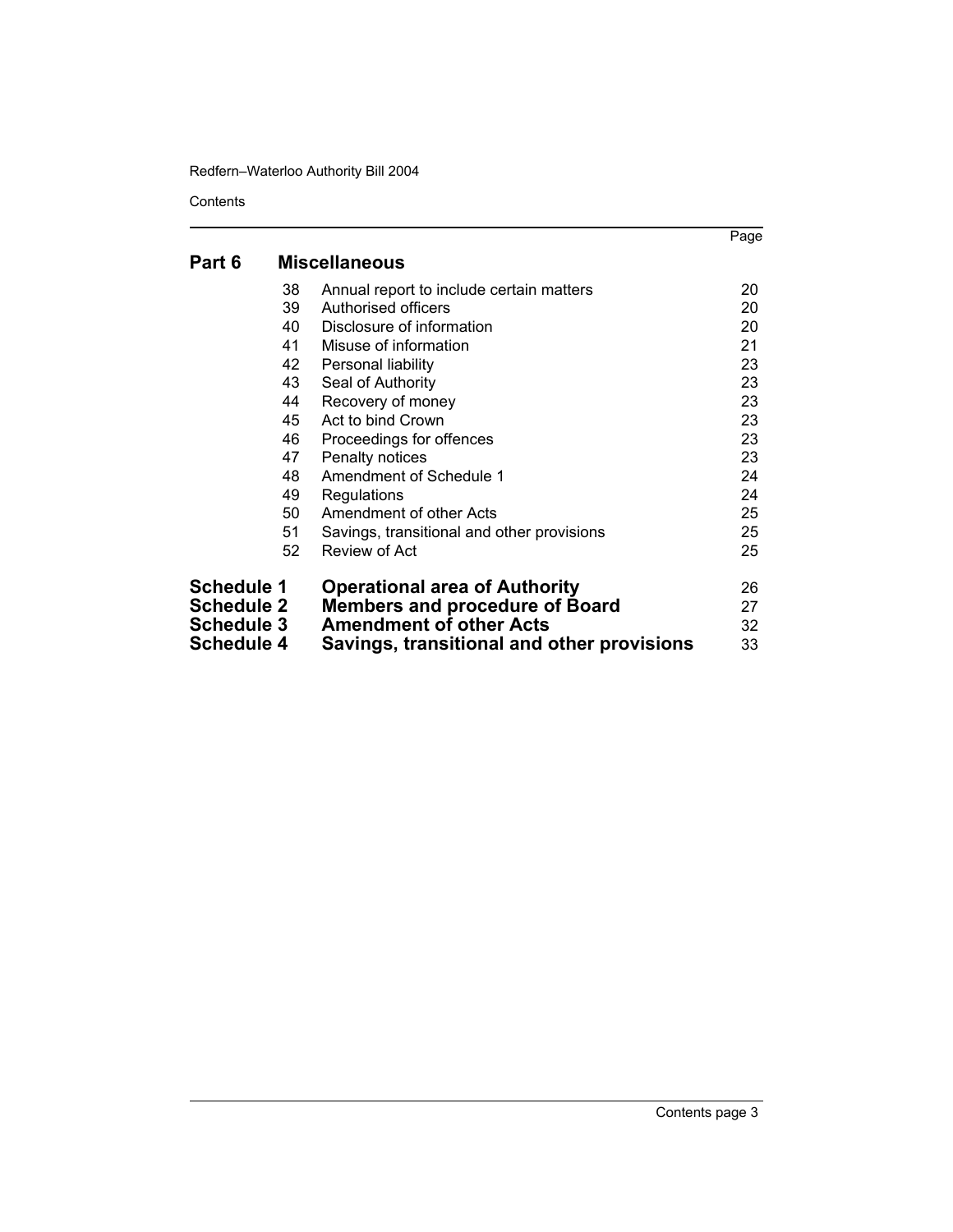*I certify that this PUBLIC BILL, which originated in the LEGISLATIVE ASSEMBLY, has finally passed the LEGISLATIVE COUNCIL and the LEGISLATIVE ASSEMBLY of NEW SOUTH WALES.*

> *Clerk of the Legislative Assembly. Legislative Assembly, Sydney, , 2004*



New South Wales

# **Redfern–Waterloo Authority Bill 2004**

Act No , 2004

An Act to constitute the Redfern–Waterloo Authority and to specify its functions; to amend certain Acts consequentially; and for other purposes.

*I have examined this Bill, and find it to correspond in all respects with the Bill as finally passed by both Houses.*

*Chairman of Committees of the Legislative Assembly.*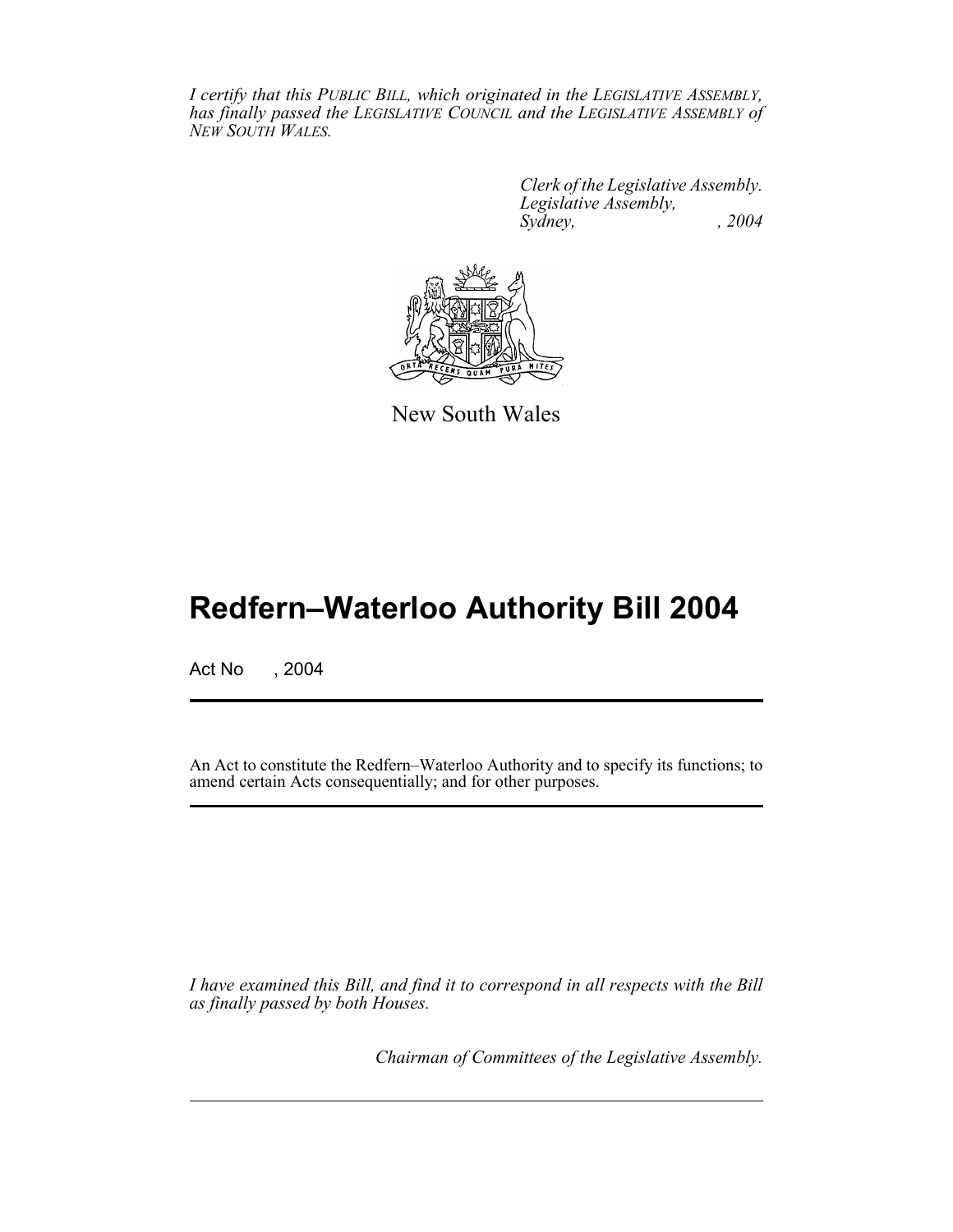Part 1 Preliminary

#### **The Legislature of New South Wales enacts:**

## <span id="page-4-0"></span>**Part 1 Preliminary**

#### **1 Name of Act**

This Act is the *Redfern–Waterloo Authority Act 2004*.

#### <span id="page-4-1"></span>**2 Commencement**

This Act commences on a day or days to be appointed by proclamation.

#### <span id="page-4-2"></span>**3 Objects of Act**

The objects of this Act are:

- (a) to encourage the development of Redfern–Waterloo into an active, vibrant and sustainable community, and
- (b) to promote, support and respect the Aboriginal community in Redfern–Waterloo having regard to the importance of the area to the Aboriginal people, and
- (c) to promote the orderly development of Redfern–Waterloo taking into consideration principles of social, economic, ecological and other sustainable development, and
- (d) to enable the establishment of public areas in Redfern–Waterloo, and
- (e) to promote greater social cohesion and community safety in Redfern–Waterloo.

#### <span id="page-4-3"></span>**4 Definitions**

In this Act:

*Authority* means the Redfern–Waterloo Authority constituted by this Act.

*Board* means the Board, established by this Act, of the Authority.

*Chief Executive Officer* means the Chief Executive Officer of the Authority holding office as such under Chapter 2 of the *Public Sector Employment and Management Act 2002*.

*council* has the same meaning as in the *Local Government Act 1993*.

*development* has the same meaning as in the *Environmental Planning and Assessment Act 1979*.

*exercise* a function includes perform a duty.

*function* includes a power, authority or duty.

*managed land*—see section 5 (2).

*operational area* of the Authority—see section 5 (1).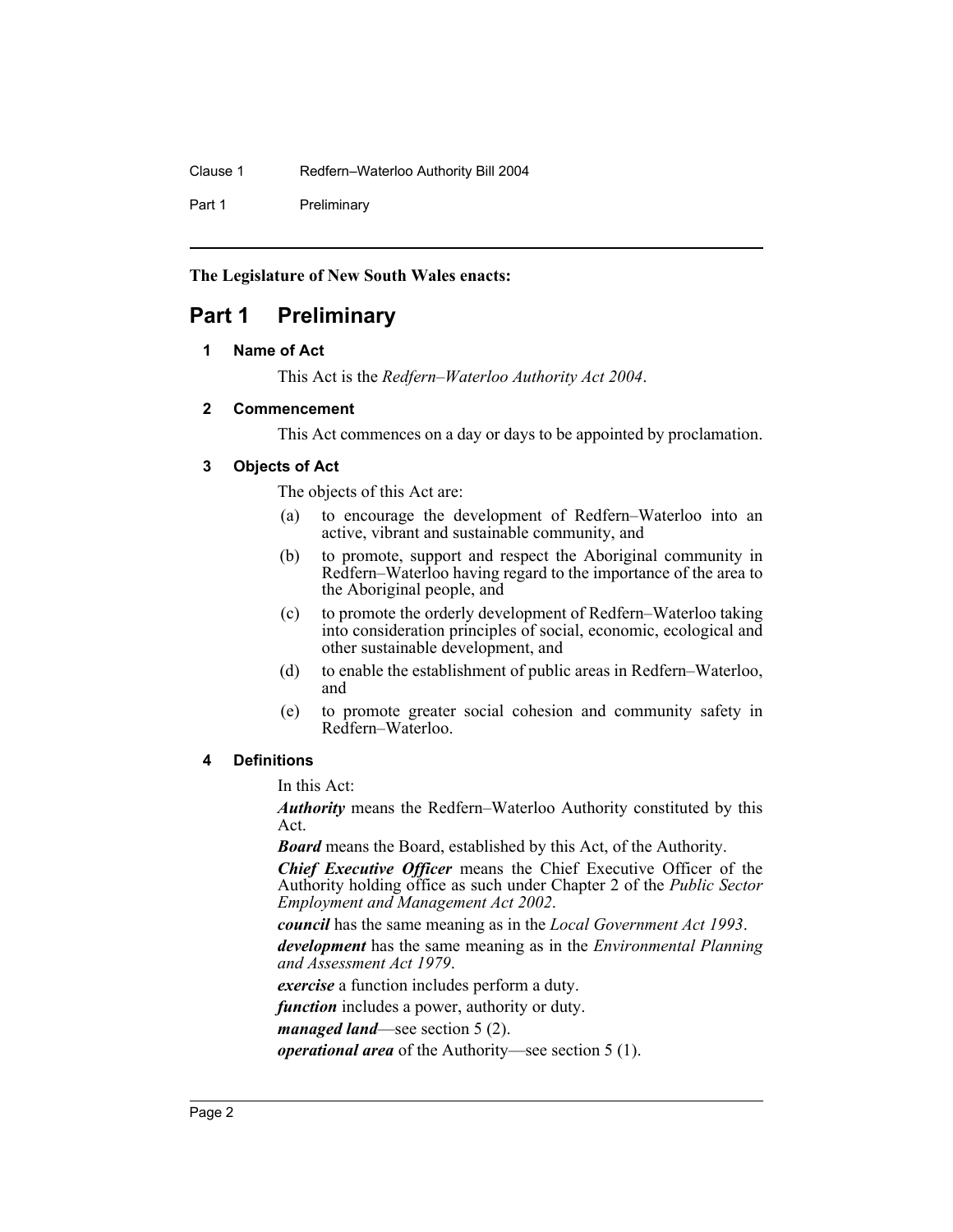Redfern–Waterloo Authority Bill 2004 Clause 5

Preliminary **Preliminary Part 1** 

*Redfern–Waterloo Plan* means the Redfern–Waterloo Plan prepared under section 27.

#### <span id="page-5-0"></span>**5 Classification of land**

- (1) For the purposes of this Act, the *operational area* of the Authority means the area of land described in Schedule 1.
- (2) For the purposes of this Act, *managed land* means that part of the operational area, not being land vested in the Authority, that is managed by the Authority under an agreement with the owner or occupier of the land.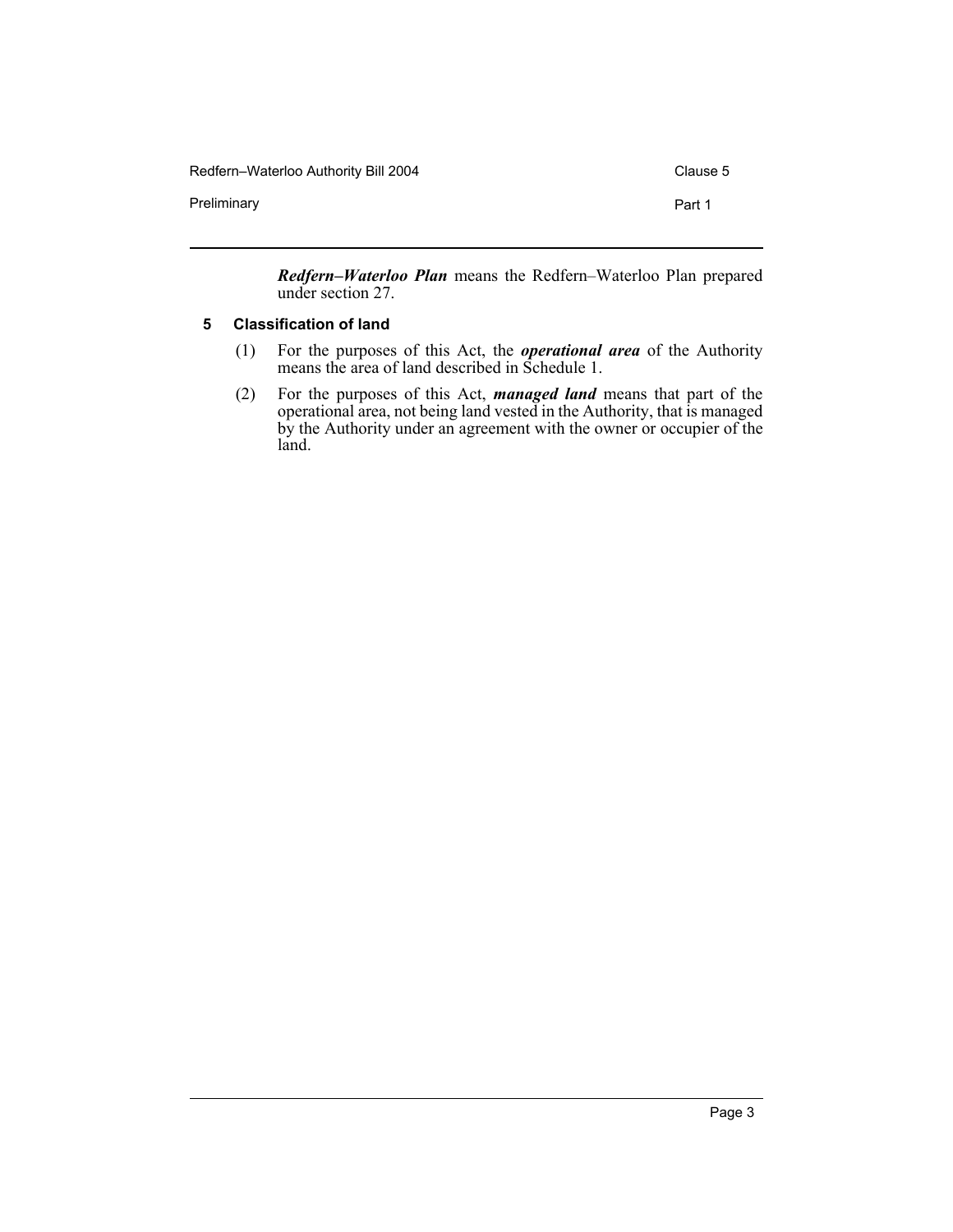Clause 6 Redfern–Waterloo Authority Bill 2004

Part 2 Constitution and management of Authority

## <span id="page-6-1"></span><span id="page-6-0"></span>**Part 2 Constitution and management of Authority**

#### **6 Constitution of Authority**

There is constituted by this Act a corporation with the corporate name of the Redfern–Waterloo Authority.

#### <span id="page-6-2"></span>**7 Status of Authority**

The Authority is, for the purposes of any Act, a statutory body representing the Crown.

#### <span id="page-6-3"></span>**8 Ministerial control**

The Authority is subject to the control and direction of the Minister in the exercise of its functions.

#### <span id="page-6-4"></span>**9 Board of Authority**

- (1) There is to be a Board of the Authority.
- (2) The Board is to consist of the following members:
	- (a) the Chief Executive Officer,
	- (b) not more than 9 persons appointed by the Minister.
- (3) Of the members appointed by the Minister, one is, in and by the instrument of appointment or another instrument made by the Governor, to be appointed as Chairperson of the Board.
- (4) The Minister is to ensure that at least one of the appointed members of the Board is an Aboriginal person (within the meaning of the *Aboriginal Land Rights Act 1983*).
- (5) Schedule 2 has effect with respect to the members and procedure of the Board.

#### <span id="page-6-5"></span>**10 Chief Executive Officer**

- (1) The Chief Executive Officer is responsible for the day-to-day management of the affairs of the Authority in accordance with the specific policies and general directions of the Board.
- (2) Any act, matter or thing done in the name of, or on behalf of, the Authority by the Chief Executive Officer is taken to have been done by the Authority.

#### <span id="page-6-6"></span>**11 Staff of Authority**

(1) The staff of the Authority are (subject to this section) to be employed under Chapter 2 of the *Public Sector Employment and Management Act 2002*.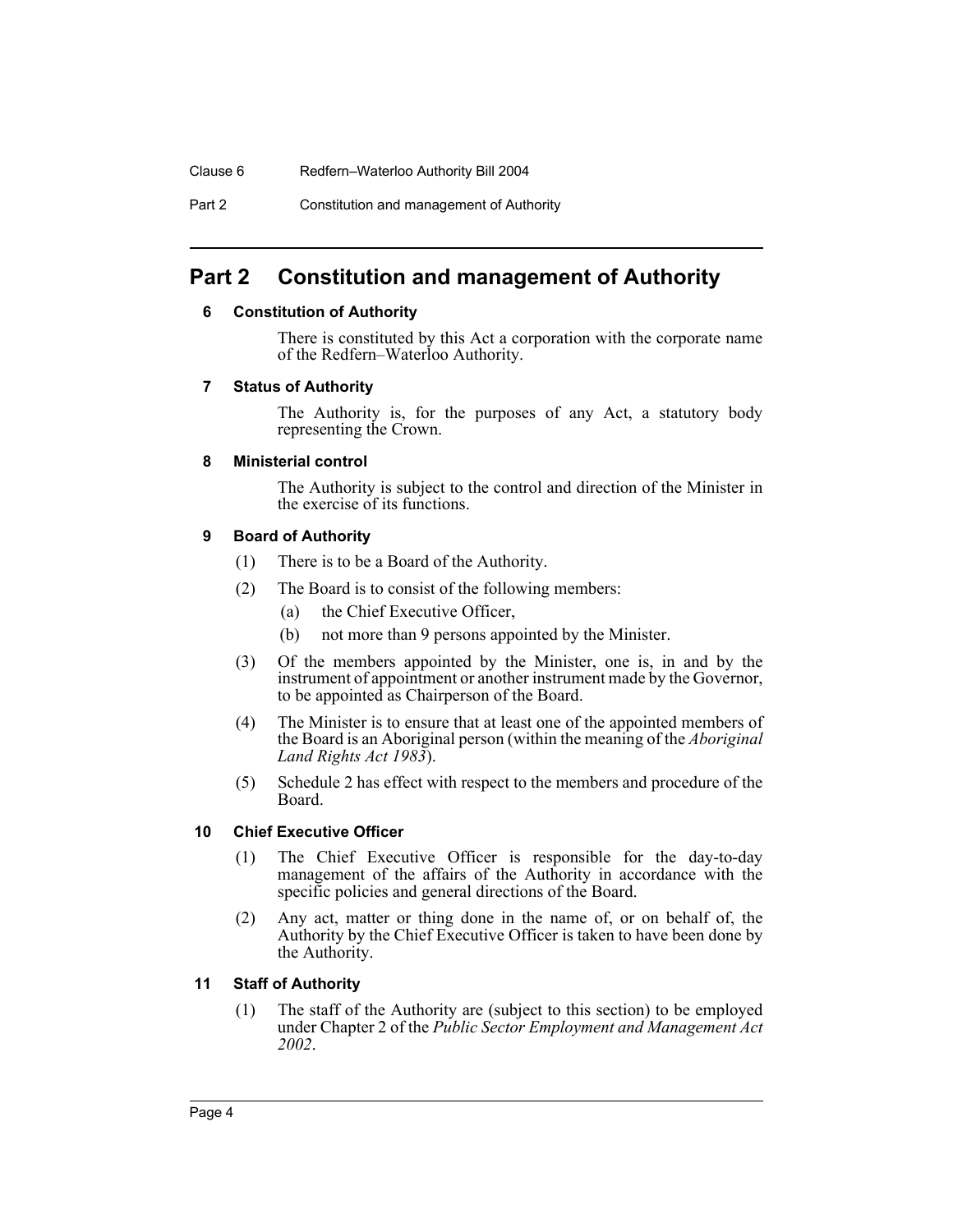| Redfern-Waterloo Authority Bill 2004     | Clause 12 |
|------------------------------------------|-----------|
| Constitution and management of Authority | Part 2    |

- (2) The Authority may arrange for the use of the services of any staff (by secondment or otherwise) or facilities of a government agency. For the purposes of this Act, a person whose services are utilised under this subsection is a member of the staff of the Authority.
- (3) The Authority may engage consultants or other persons for the purpose of obtaining services, information or advice.

#### <span id="page-7-0"></span>**12 Appointment of advisory committees**

- (1) The Minister may appoint such advisory committees as the Minister considers appropriate for the purposes of advising the Minister and the Authority for the purposes of this Act.
- (2) An advisory committee has such functions as the Minister may from time to time determine in respect of it.
- (3) An advisory committee consists of such committee members appointed by the Minister as the Minister thinks fit.
- (4) The Minister is to ensure that there are at least 2 representatives of the Aboriginal community of the Redfern–Waterloo area appointed as members of each advisory committee that has functions involving social, human services or employment issues that affect that community.
- (5) The Minister is to consult the Board about the appointment of any advisory committee under this section.
- (6) A committee member holds office for such period as is specified in the instrument of appointment of the committee member, but any such appointment may be terminated by the Minister at any time.
- (7) One of the committee members, in and by the instrument by which the committee member is appointed, is to be appointed as chairperson of the committee.
- (8) A committee member is entitled to be paid such fees and allowances (if any) as the Minister may determine in respect of the committee member.
- (9) Subject to the regulations and any directions of the Minister, the procedure of an advisory committee appointed under this section is to be as determined by the advisory committee.
- (10) The Minister may dissolve an advisory committee appointed under this section.

#### <span id="page-7-1"></span>**13 Delegation of Authority's functions**

(1) The Authority may delegate to an authorised person any of its functions, other than this power of delegation.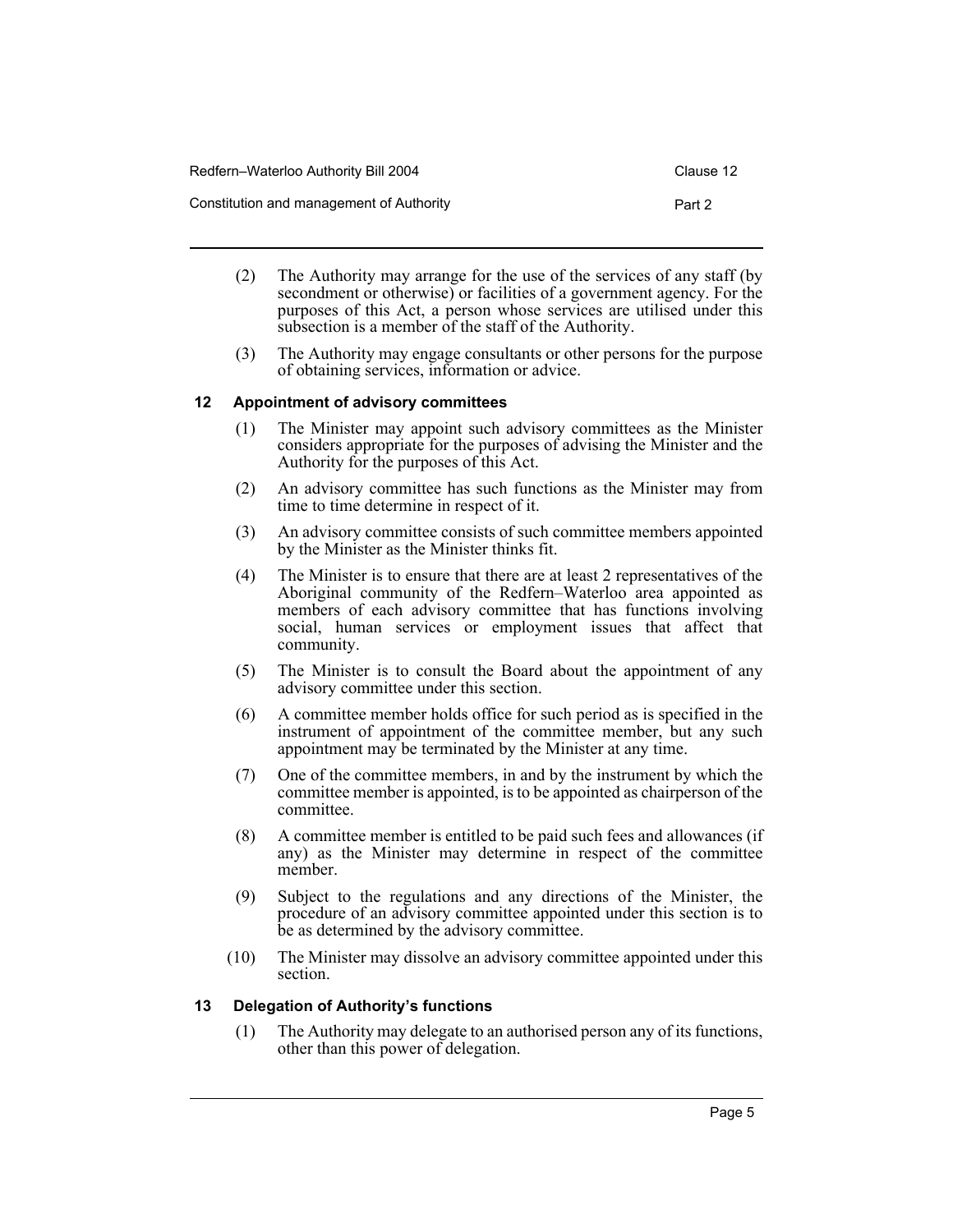#### Clause 14 Redfern–Waterloo Authority Bill 2004

Part 2 Constitution and management of Authority

- (2) A delegate may sub-delegate to an authorised person any function delegated by the Authority if the delegate is authorised in writing to do so by the Authority.
- (3) In this section, *authorised person* means:
	- (a) a member of staff of the Authority, or
	- (b) a council, or
	- (c) a person, or committee of persons, of a class approved by the Minister or prescribed by the regulations.

#### <span id="page-8-0"></span>**14 Exercise of functions through subsidiary corporations, joint ventures etc**

- (1) In this section, *private subsidiary corporation* means a private subsidiary corporation referred to in section 25.
- (2) Any function of the Authority may be exercised:
	- (a) by the Authority itself, or
	- (b) by a private subsidiary corporation, or
	- (c) by the Authority or a private subsidiary corporation, or both, in a partnership, joint venture or other association with public or local authorities or other persons or bodies.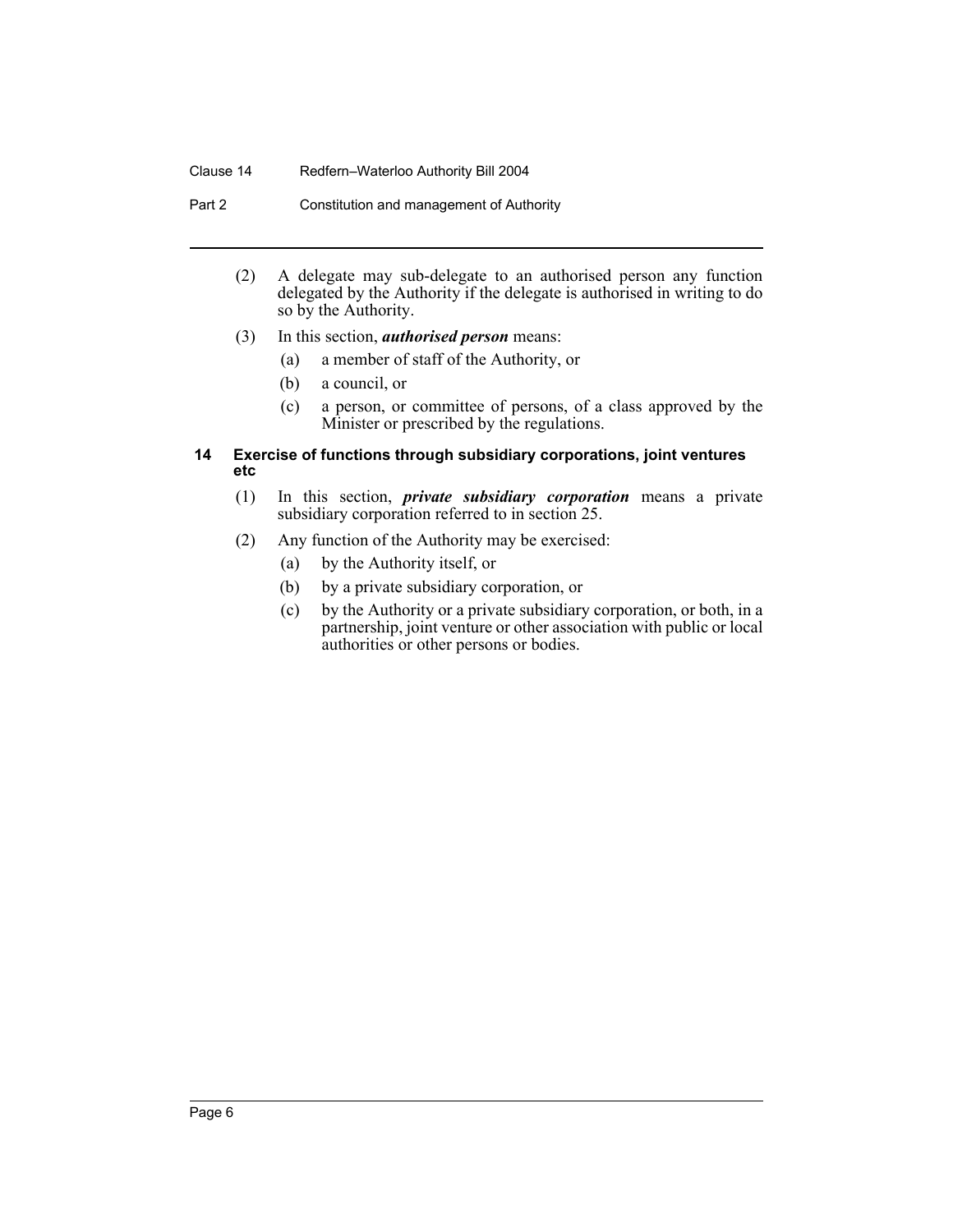Redfern–Waterloo Authority Bill 2004 Clause 15

Functions of Authority **Part 3** Part 3

## <span id="page-9-0"></span>**Part 3 Functions of Authority**

#### <span id="page-9-1"></span>**Division 1 Principal functions**

#### <span id="page-9-2"></span>**15 Functions—generally**

- (1) The Authority has the following functions:
	- (a) to promote, facilitate, manage, undertake and secure the social, economic, ecological and other sustainable development and use of the operational area, including the development and management of land, the provision of infrastructure and the establishment of public areas,
	- (b) to provide and promote housing choices in the operational area (including for Aboriginal residents),
	- (c) to provide and promote employment opportunities for local residents, commercial opportunities for local businesses and cultural development (including to address the needs of the Aboriginal community) in the operational area,
	- (d) to enhance and manage public places in the operational area and to improve, maintain and regulate the use of the public places,
	- (e) to promote, co-ordinate, organise, manage, undertake, secure, provide and conduct cultural, educational, commercial, recreational, entertainment and transport activities and facilities in the operational area,
	- (f) to do any other thing for the sustainable improvement of the operational area.
- (2) In exercising its functions, the Authority is to have as its principal objective the achievement of the outcomes of the Redfern–Waterloo Plan.
- (3) The Authority is to liaise with any government agency dealing with cultural, public housing, health and other social or community issues in the operational area.
- (4) In exercising any of its functions, the Authority is, in such cases as it thinks appropriate, to consult with local government, the business community, the local indigenous community, local non-government agencies and the general community.

#### <span id="page-9-3"></span>**16 Other functions**

(1) The Authority has such other functions as are conferred or imposed on it by or under this or any other Act.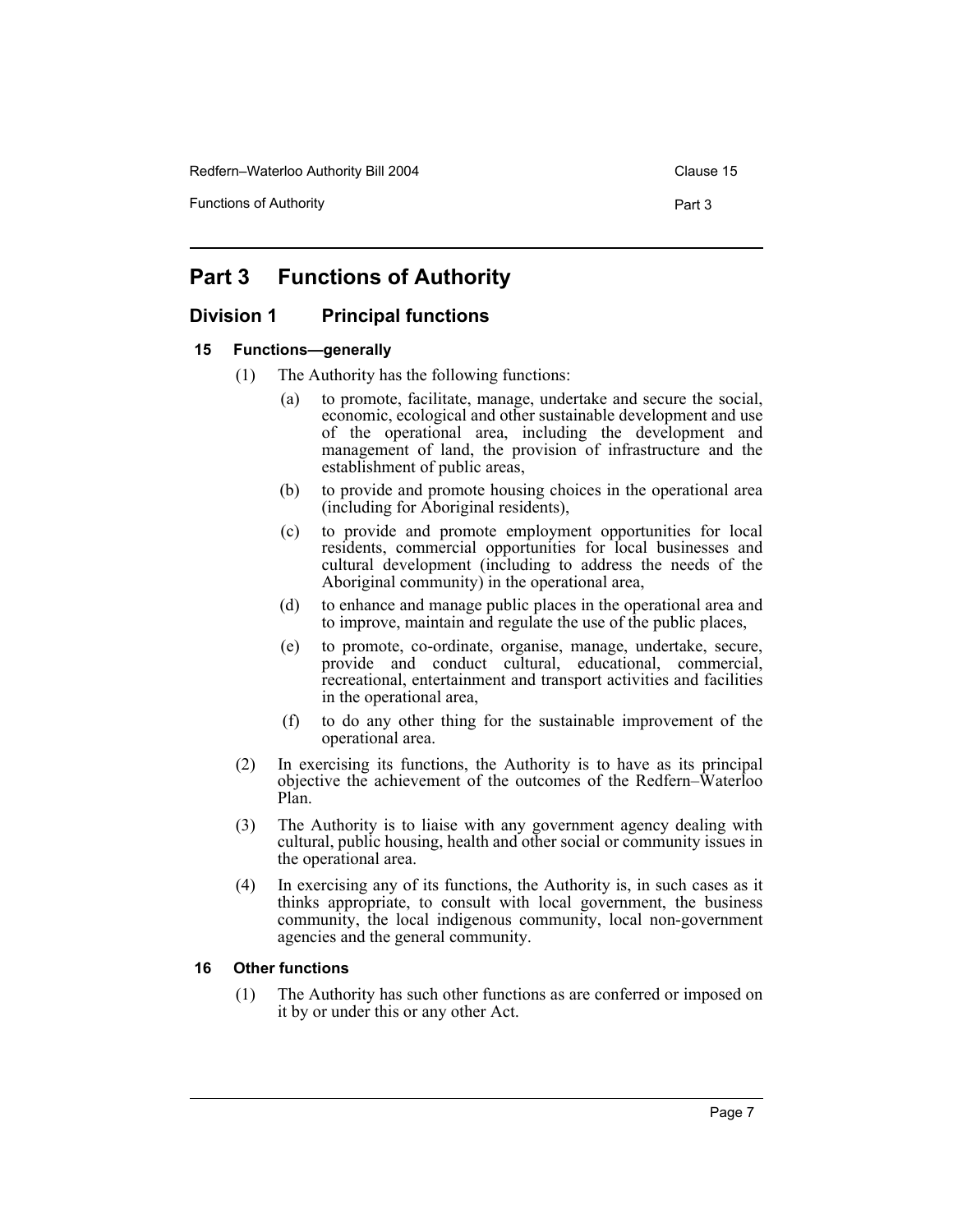#### Clause 17 Redfern–Waterloo Authority Bill 2004

#### Part 3 **Functions of Authority**

- (2) The Authority may do all such supplemental, incidental or consequential acts as may be necessary or expedient for the exercise of its functions.
- (3) In carrying out any of its functions, the Authority is to take into consideration, where relevant, principles of social, economic, ecological and other sustainable development.

#### <span id="page-10-0"></span>**17 Land on and in relation to which Authority's functions may be exercised**

- (1) The Authority is not limited to exercising its functions on or in relation to land within the operational area.
- (2) The Authority may exercise its functions on or in relation to public or private land. If any money is advanced from the Fund established under section 34 for the development of private land, the Authority is to implement such measures as the Minister directs for the protection of the investment concerned.
- (3) The regulations may apply provisions (with or without modification) of the *Housing Act 2001* or the *Aboriginal Housing Act 1998* for the purposes of subsection (2).

#### <span id="page-10-1"></span>**Division 2 Ancillary functions**

#### <span id="page-10-2"></span>**18 Acquisition of land**

- (1) The Authority may acquire land, for the purposes of this Act, by agreement or by compulsory process in accordance with the *Land Acquisition (Just Terms Compensation) Act 1991*.
- (2) For the purposes of the *Public Works Act 1912*, any acquisition of land under this Act is taken to be an authorised work, and the Authority is, in relation to that authorised work, taken to be the Constructing Authority.
- (3) Sections 34, 35, 36 and 37 of the *Public Works Act 1912* do not apply to or in respect of works constructed under this Act.

#### <span id="page-10-3"></span>**19 Transfer of land or management of land of other public authorities**

- (1) If the Minister for a public authority that owns land within the operational area agrees that the land is not being used or required for the core activities of the public authority, the public authority is to transfer:
	- (a) the land, or
	- (b) the management of the land,

to the Authority, subject to the terms and conditions agreed to between the Minister for the public authority and the Minister administering this Act.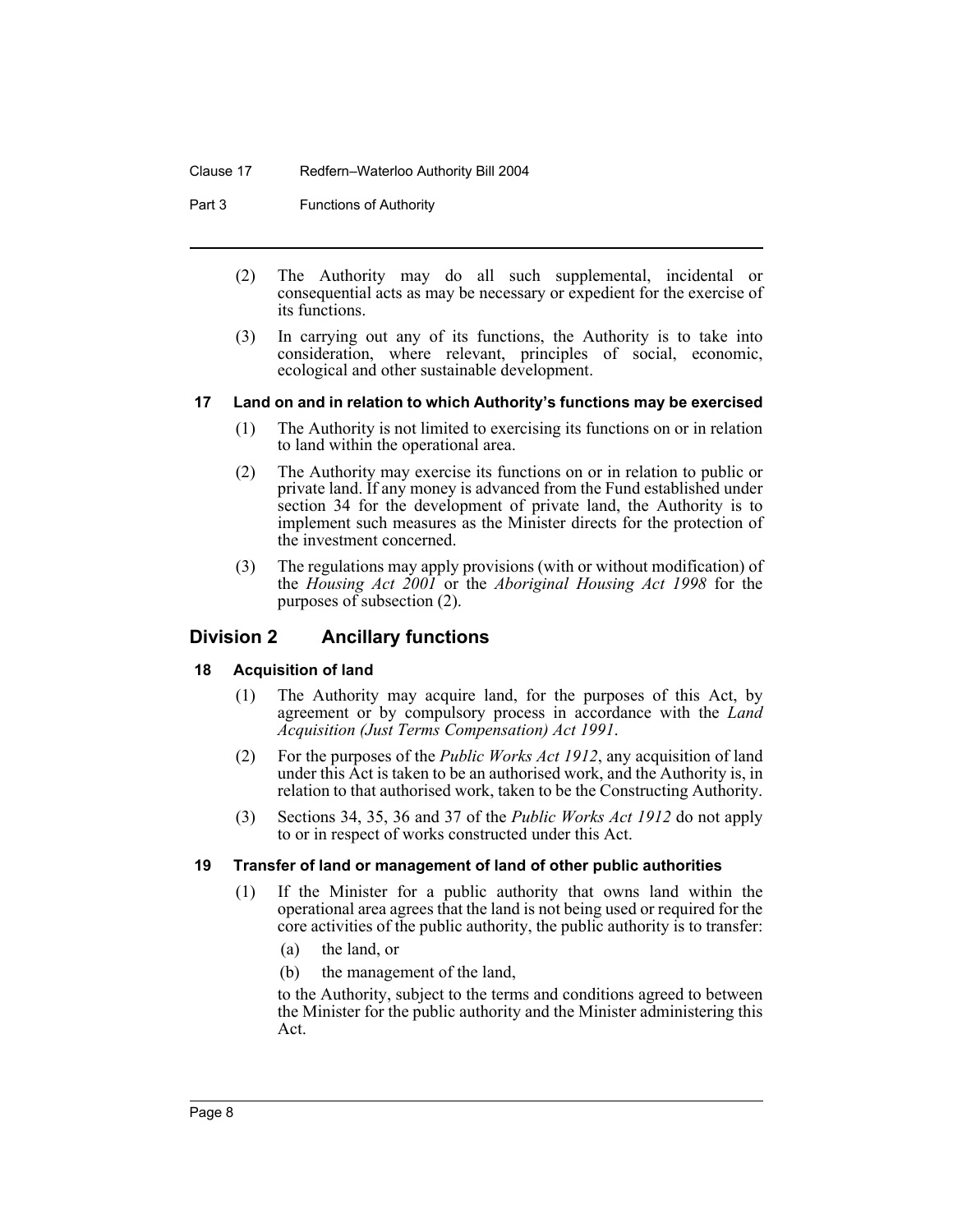| Redfern–Waterloo Authority Bill 2004 | Clause 20 |
|--------------------------------------|-----------|
| Functions of Authority               | Part 3    |

- (2) An agreement may state whether the transfer is subject to the payment of compensation and, if compensation is to be paid, the amount of the compensation or the basis on which it is to be determined.
- (3) Duty under the *Duties Act 1997* is not chargeable for or in respect of:
	- (a) a transfer effected in accordance with an agreement under this section or a voluntary transfer of land to the Authority by a public authority, or
	- (b) anything certified by the Minister as having been done in consequence of such a transfer (for example, the transfer or conveyance of an interest in land).
- (4) A public authority whose land is managed by the Authority under an agreement with the public authority may delegate its functions to the Authority, despite the provisions of any other Act.
- (5) In this section:
	- *Minister for a public authority* means the Minister administering:
		- (a) the Act by which the public authority is constituted or established, or
		- (b) in the case of a subsidiary, the Act by which the subsidiary's parent is constituted or established.

*public authority* includes a State owned corporation within the meaning of the *State Owned Corporations Act 1989* and a subsidiary (within the meaning of that Act) of such a corporation, but does not include a council.

- (6) Any dispute arising under this section between the Minister and the Minister for a public authority may be resolved by the Premier.
- (7) A Minister or public authority must comply with any direction arising out of the resolution of a dispute under this section and for that purpose is empowered to do so, despite the provisions of this or any other Act.

#### <span id="page-11-0"></span>**20 Land dealings**

- (1) The Authority may, with the consent of the Minister and subject to such conditions as the Minister thinks fit, sell, lease, exchange or otherwise dispose of or deal with any land vested in the Authority and grant easements or rights-of-way over such land or any part of it.
- (2) This section does not require the Authority to obtain the consent of the Minister to a lease or licence for a term that, together with the term of any further lease or licence that may be granted under an option in respect of it, does not exceed 5 years.
- (3) The Authority must establish and maintain a public register of all land that is, from time to time, vested in or managed by the Authority.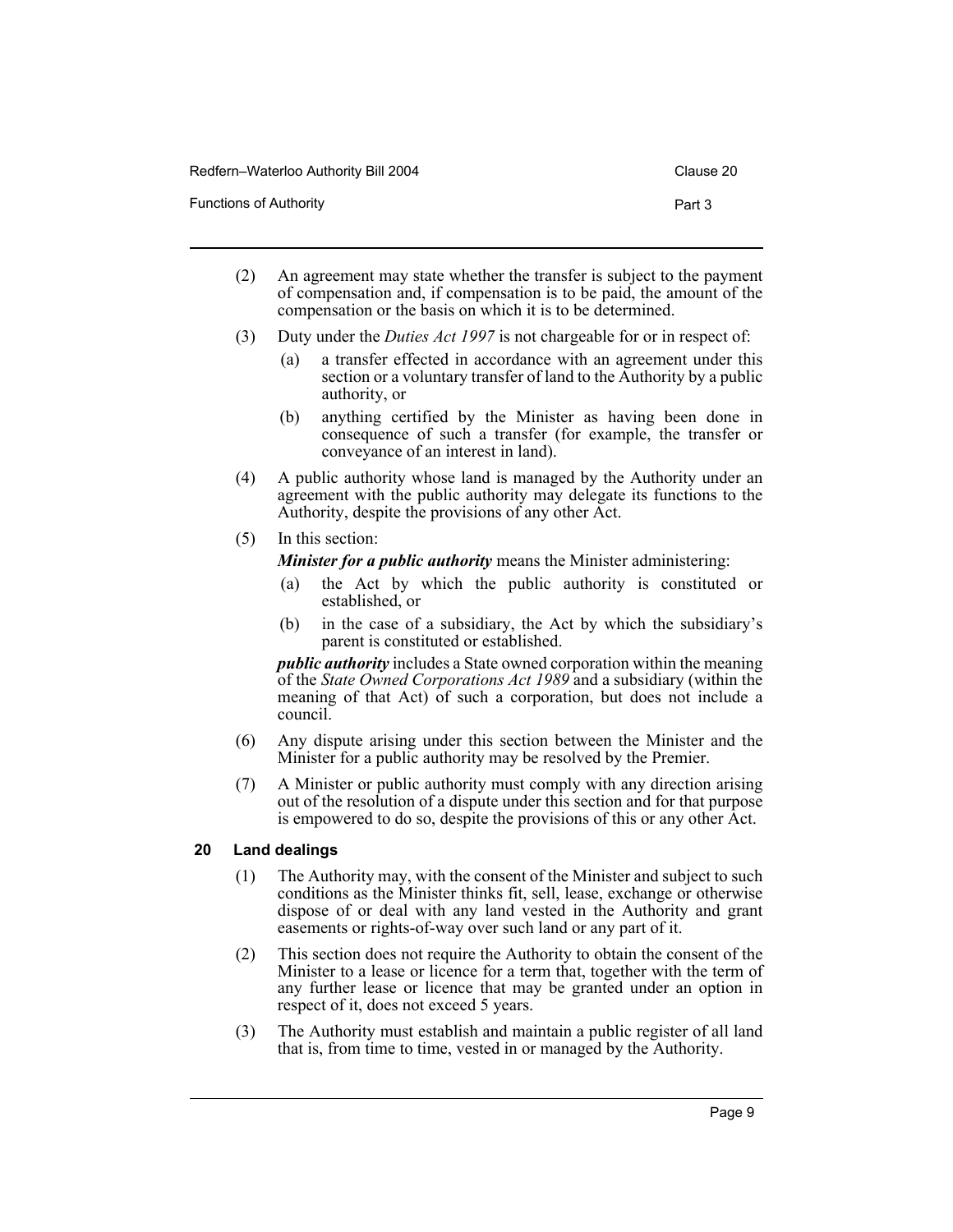Part 3 **Functions of Authority** 

#### <span id="page-12-0"></span>**21 Dedication of land**

- (1) The Authority may, by notification published in the Gazette, declare that it proposes to surrender land described or referred to in the notification to the Crown to be dedicated:
	- (a) for any public purpose specified in the notification, or
	- (b) if so specified in the notification, as a public road.
- (2) When the land is surrendered:
	- (a) it becomes Crown land reserved from sale, lease or licence under the *Crown Lands Act 1989*, and
	- (b) on revocation of the reservation, it may be dedicated under that Act for the public purpose specified in the notification or under section 12 of the *Roads Act 1993* as a public road.
- (3) The Authority may, in a notification published under subsection (1), limit the description of, or reference to, land to a specified depth below the surface of the land. If the description or reference is so limited, subsection (2) does not apply to land below the specified depth.
- (4) The Authority may, by notification published in the Gazette, declare any elevated or subterranean structure owned by the Authority that continues the line of a public road to be a public road. On the publication of the notification in the Gazette, the structure, except in relation to any vesting of the structure, is taken to be a public road.

#### <span id="page-12-1"></span>**22 Roads**

- (1) A road that is vested in the Authority or managed land cannot be provided, opened, dedicated, closed (within the meaning of Part 4 of the *Roads Act 1993*) or realigned by the Crown, a public authority or any person except with the consent of the Authority.
- (2) Except as provided by subsection (1), this Part does not affect the application of the *Roads Act 1993* or any other Act to any such road.

#### <span id="page-12-2"></span>**23 Acquisition of property by gift, devise or bequest**

- (1) The Authority may acquire by gift, devise or bequest any property for the purposes of this Act and may agree to carry out the conditions of any such gift, devise or bequest.
- (2) The rule of law against remoteness of vesting does not apply to any condition of a gift, devise or bequest to which the Authority has agreed.
- (3) The *Duties Act 1997* does not apply to or in respect of any gift, devise or bequest made or to be made to the Authority.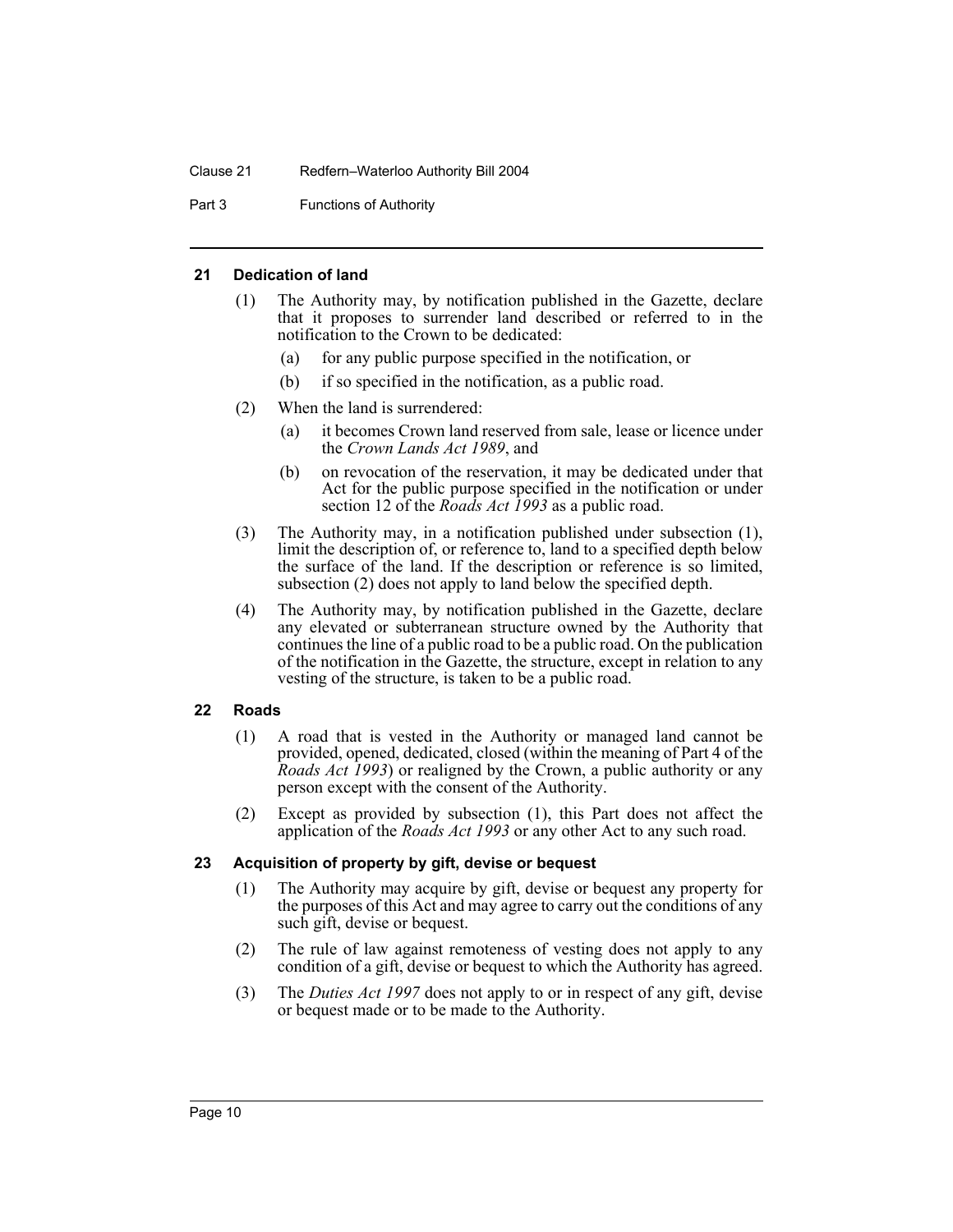| Redfern-Waterloo Authority Bill 2004 | Clause 24 |
|--------------------------------------|-----------|
| <b>Functions of Authority</b>        | Part 3    |

#### <span id="page-13-0"></span>**24 Dealings with certain property acquired by gift, devise or bequest**

- (1) The Authority must not sell, lease, exchange or otherwise dispose of or deal with property acquired by gift, devise or bequest except:
	- (a) if the property has been acquired subject to a condition to which the Authority has agreed under section 23 (1), in accordance with the condition, or
	- (b) in any other case with the approval of the Minister.
- (2) Despite subsection (1) but subject to subsection (3), if the Authority decides that any property that has been acquired by the Authority subject to a condition to which the Authority has agreed under section 23 (1) is not required for the purposes of the Authority, the Authority may:
	- (a) sell the property and retain the proceeds of the sale as property of the Authority, or
	- (b) exchange the property for other property, or
	- (c) if the Authority is of the opinion that the property is of no commercial value, dispose of the property without valuable consideration,

in contravention of the condition.

- (3) The Authority must not sell, exchange or otherwise dispose of any property under subsection (2) except with the consent of the Minister and in accordance with any condition the Minister may impose upon the grant of that consent.
- (4) The Minister may consent to the sale, exchange or disposal of property for the purposes of this section and may impose any condition the Minister thinks fit upon the grant of that consent.

#### <span id="page-13-1"></span>**25 Private subsidiary corporations etc**

(1) In this section:

*private corporation* means a corporation within the meaning of the *Corporations Act 2001* of the Commonwealth formed in or outside New South Wales.

*private subsidiary corporation* means a private corporation in which the Authority has a controlling interest.

- (2) The Authority may, subject to subsection (3):
	- (a) form, or participate in the formation of, private corporations, and
	- (b) acquire interests in private corporations, and
	- (c) sell or otherwise dispose of interests in private corporations.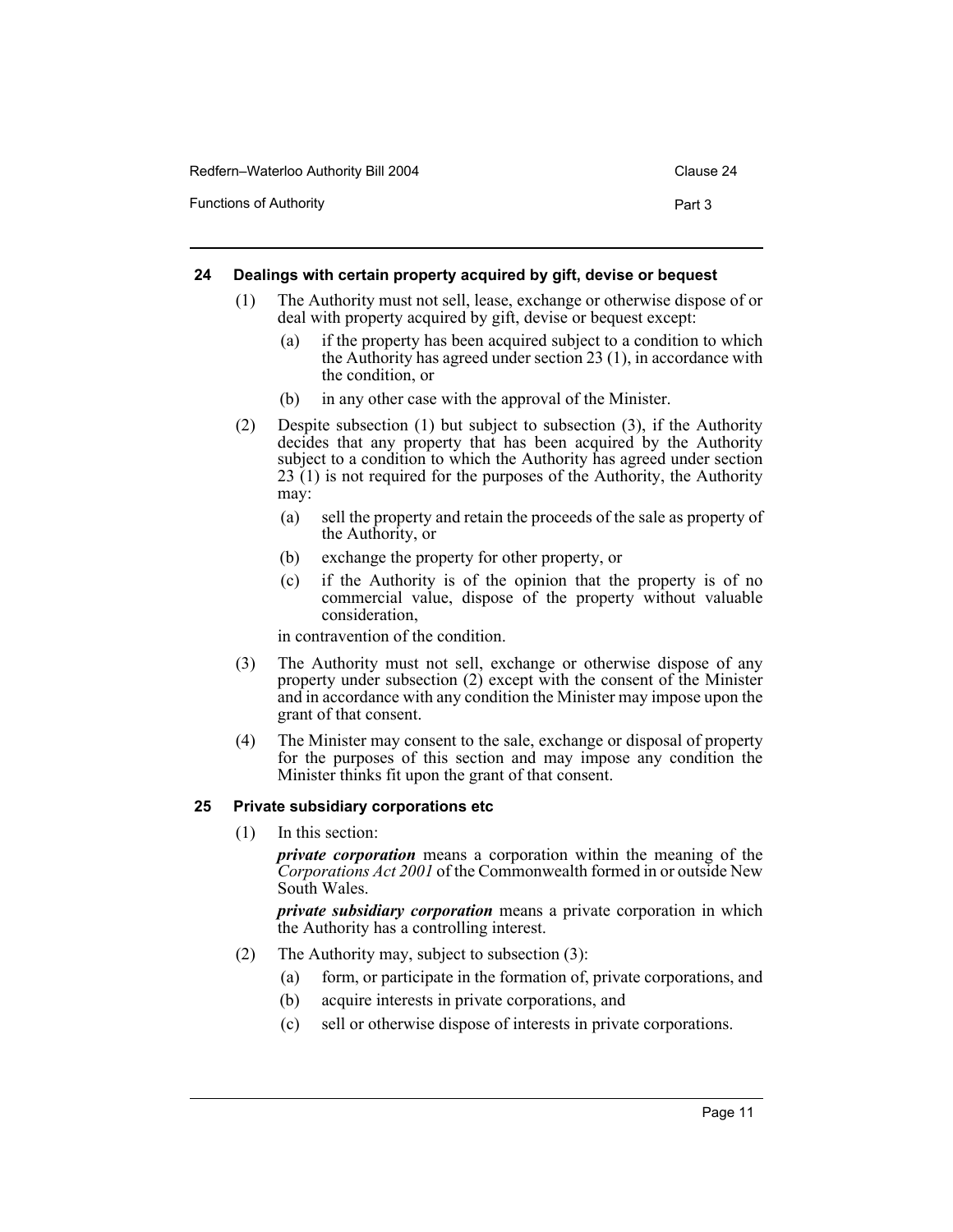Part 3 **Functions of Authority** 

- (3) The Authority must not, without the approval of the Minister:
	- (a) form, or participate in the formation of, a private subsidiary corporation, or
	- (b) acquire an interest in a private corporation so that, as a result of the acquisition, the corporation becomes a private subsidiary corporation, or
	- (c) sell or otherwise dispose of any interest in a private subsidiary corporation so that, as a result of the sale or disposal, it ceases to be a private subsidiary corporation.
- (4) A private subsidiary corporation is not, and does not represent, the Crown.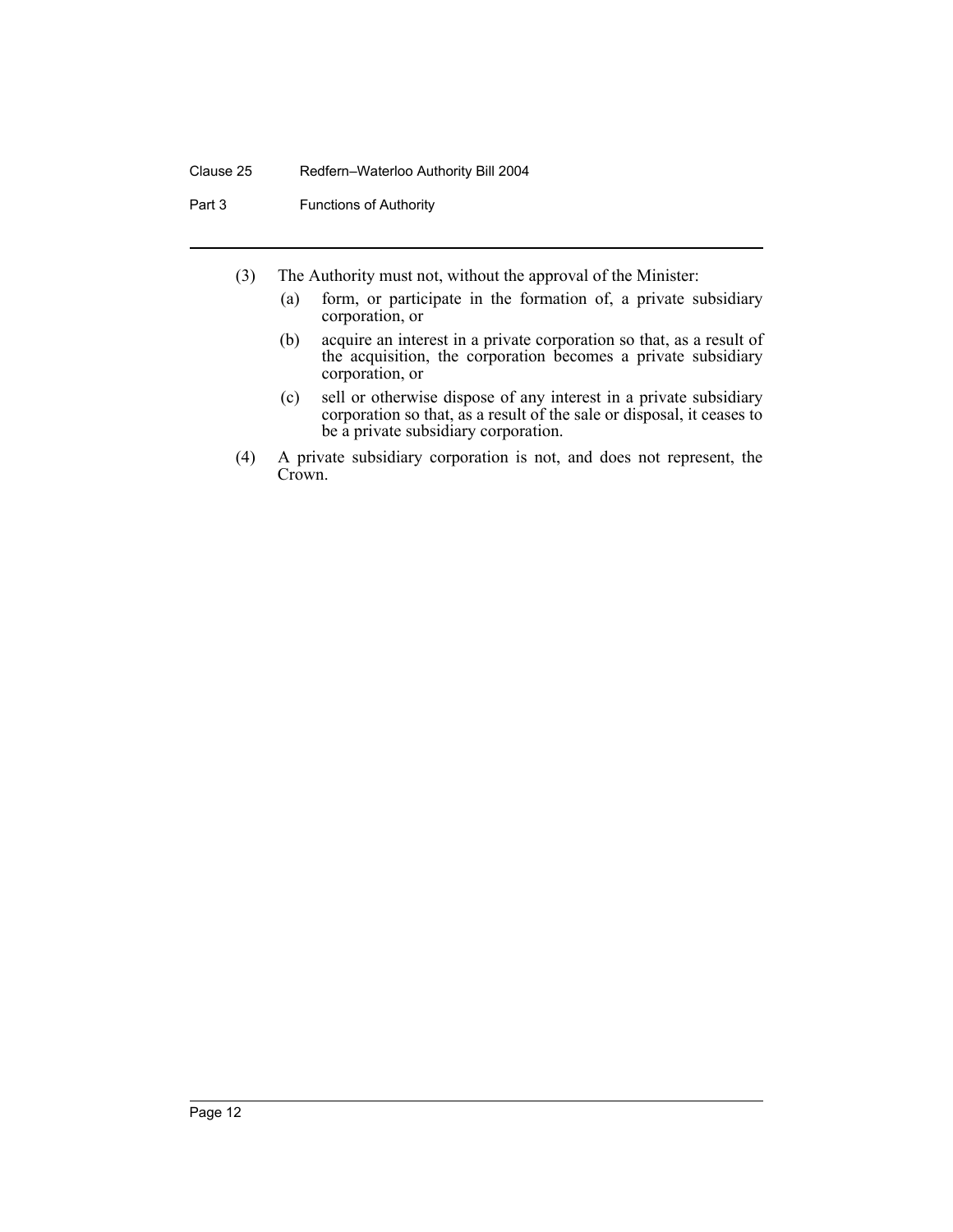## <span id="page-15-0"></span>**Part 4 Planning within the operational area**

#### <span id="page-15-1"></span>**26 Interpretation of Part**

- (1) For the purposes of this Part, development is carried out by the Authority if the development is carried out by, for or on behalf of the Authority.
- (2) Words and expressions used in the *Environmental Planning and Assessment Act 1979* and in this Part have the same meanings in this Part as they have in that Act. This subsection does not apply to the extent that the context or subject-matter otherwise indicates or requires.

#### <span id="page-15-2"></span>**27 Redfern–Waterloo Plan**

- (1) For the purpose of assisting the Authority in the exercise of its functions under this Act, the Minister, in consultation with the Board, is to prepare and maintain a plan for the operational area to be called the "Redfern–Waterloo Plan".
- (2) The Redfern–Waterloo Plan may make provision for or with respect to the following matters in relation to the operational area:
	- (a) the strategic vision for the sustainable improvement of the area,
	- (b) urban design,
	- (c) land use zoning,
	- (d) the carrying out of development,
	- (e) human services,
	- (f) the creation of employment opportunities,
	- (g) infrastructure, including transport and pedestrian facilities,
	- (h) renewal and regeneration of public land and assets,
	- (i) the maintenance of a social mix of income levels, household types and cultural groupings,
	- (j) the provision of affordable housing for owners and tenants (including publicly funded housing),
	- (k) any other matter that the Minister considers is essential for the purposes of this Act.
- (3) The Minister is to make the Redfern–Waterloo Plan publicly available.
- (4) The Minister is to keep the Redfern–Waterloo Plan under review and is to have regard to any public submissions made on the Plan from time to time.
- (5) The Minister may amend or replace the Redfern–Waterloo Plan.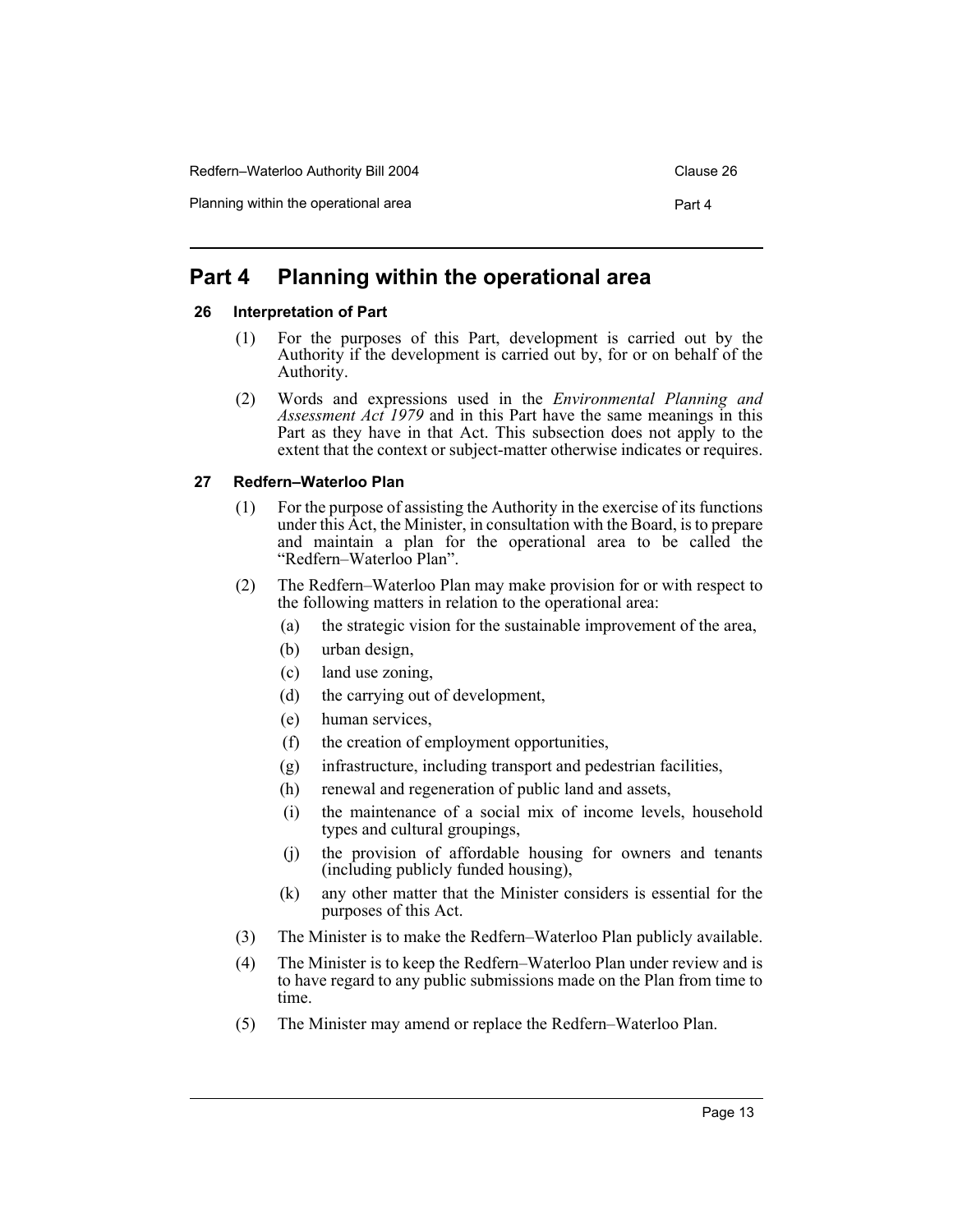#### Clause 28 Redfern–Waterloo Authority Bill 2004

Part 4 Planning within the operational area

- (6) The Minister may request the Minister administering the *Environmental Planning and Assessment Act 1979* to make any environmental planning instrument that is necessary to give effect to the environmental planning aspects of the Redfern–Waterloo Plan.
- (7) The Minister administering the *Environmental Planning and Assessment Act 1979* may make an environmental planning instrument for the purposes of subsection (6):
	- (a) in accordance with that Act, or
	- (b) by order published in the Gazette.

This subsection has effect despite any provision of the *Environmental Planning and Assessment Act 1979*.

- (8) The Authority may, at the request of the Director-General of the Department of Infrastructure, Planning and Natural Resources, provide resources or undertake work in relation to the preparation of environmental planning instruments, development control plans and environmental studies under the *Environmental Planning and Assessment Act 1979* that will have effect in relation to the operational area.
- (9) A reference in this section to the Redfern–Waterloo Plan includes a reference to an amendment of the Plan or the replacement of the Plan.

#### <span id="page-16-0"></span>**28 Authority as consent authority for State significant development**

- (1) This section applies to any development in the operational area that is declared to be State significant development for the purpose of the *Environmental Planning and Assessment Act 1979*.
- (2) The Minister administering the *Environmental Planning and Assessment Act 1979* may delegate to the Minister his or her functions as the consent authority for any development to which this section applies.
- (3) The Minister may subdelegate to the Authority or the Council of the City of Sydney his or her functions as the consent authority for any development to which this section applies.

#### <span id="page-16-1"></span>**29 Heritage matters**

- (1) The provisions of the *Heritage Act 1977* do not apply to the carrying out of development in the operational area that is State significant development.
- (2) However, an item or part of an item listed on the State Heritage Register is not to be altered or demolished unless: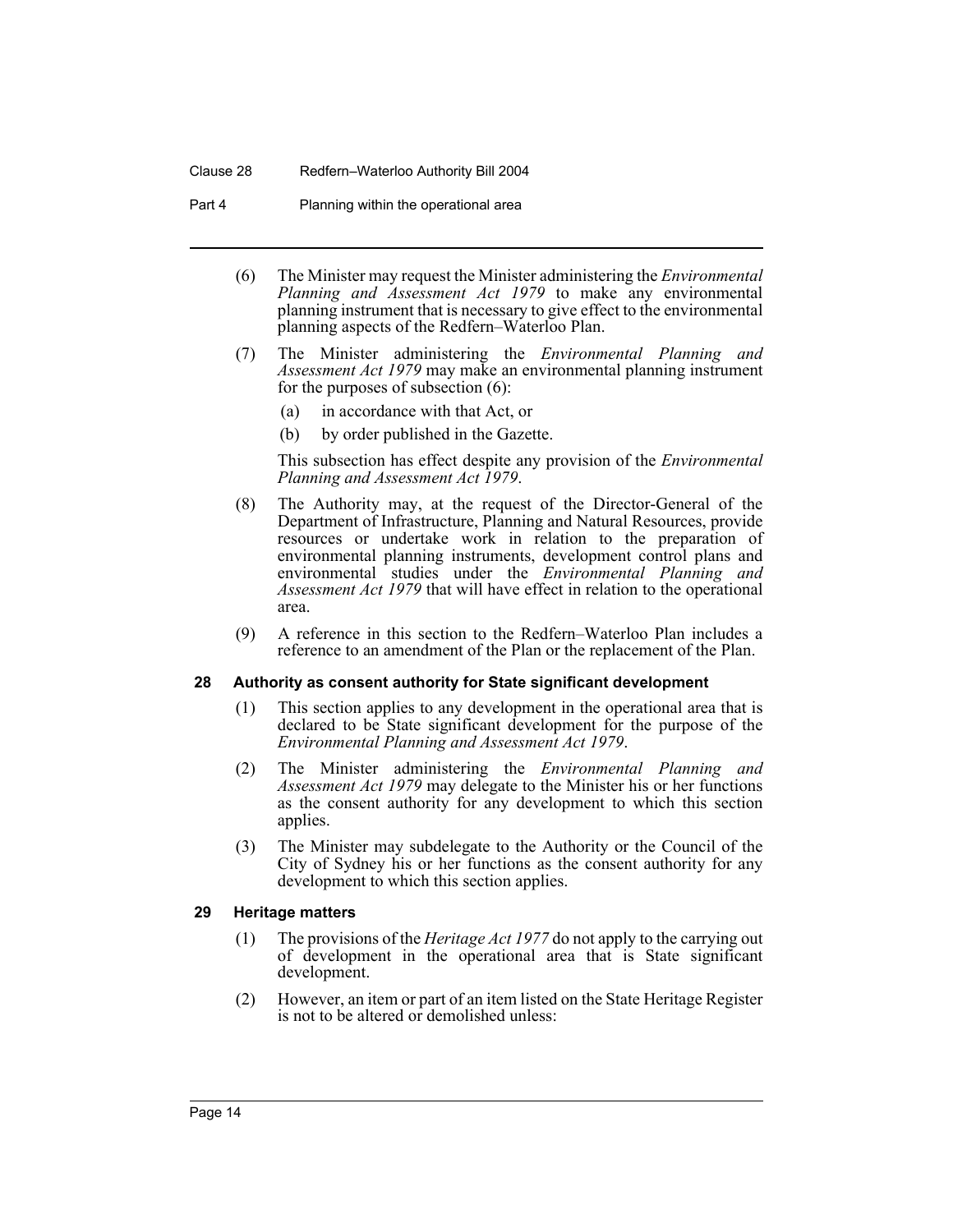- (a) the Minister has consulted the Heritage Council of New South Wales about the matter and has taken into consideration any advice duly provided by the Council, and
- (b) the Minister is satisfied that it is necessary for the sustainable improvement of the operational area.
- (3) The regulations may make provision for or with respect to the procedures for consulting the Heritage Council of New South Wales and for the provision of advice by that Council.

#### <span id="page-17-0"></span>**30 Development contributions for affordable housing**

- (1) This section applies to development that is State significant development and that is carried out on land:
	- (a) within the operational area, or
	- (b) that was the former Carlton United Brewery Site at Broadway, Sydney, being the site described in the contributions plan referred to in section 32.
- (2) A condition may be imposed under Division 6A of Part 4 of the *Environmental Planning and Assessment Act 1979* in relation to development to which this section applies as if:
	- (a) section 94F of that Act (which deals with the circumstances in which affordable housing contributions may be required) applied to a development application for consent to carry out development to which this section applies whether or not it is a development application described in section 94F (1) of that Act, and
	- (b) section 94F (3) (b) of that Act (which requires that affordable housing contributions be authorised by environmental planning instruments made under that Act) were replaced with a requirement that the condition be authorised to be imposed by a contributions plan referred to in section 32 of this Act.
- (3) Anything that is required or permitted to be provided for in an environmental planning instrument in relation to contributions for affordable housing may be provided for in a contributions plan referred to in section 32. In particular, the contributions plan may set out the purposes for which such contributions may be used, including the provision or refurbishment of relevant housing stock.
- (4) If a Minister is not the consent authority for the carrying out of any development to which this section applies, the Minister may, by written notice to the consent authority, act in the place of the consent authority for the purposes of imposing a condition of consent referred to in subsection  $(2)$ . Any consent that is granted for the development is, by force of this subsection, subject to that condition.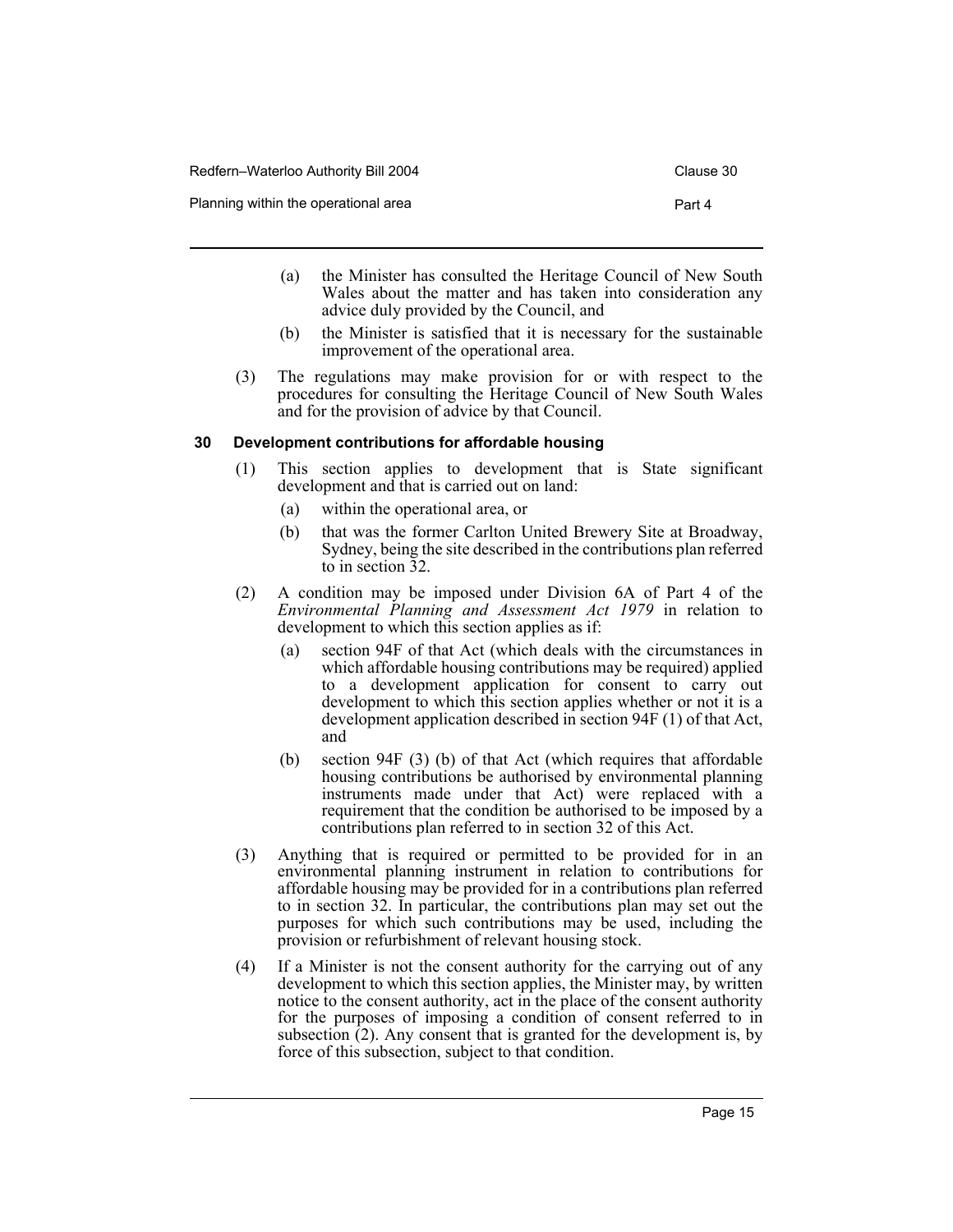#### Clause 31 Redfern–Waterloo Authority Bill 2004

Part 4 Planning within the operational area

- (5) Conditions may be imposed under Division 6A of Part 4 of the *Environmental Planning and Assessment Act 1979* in relation to development to which this section applies only in accordance with this section.
- (6) Nothing in this section affects any other contributions that may be required to be made under section 31 or under Division 6 of Part 4 of the *Environmental Planning and Assessment Act 1979*.

#### <span id="page-18-0"></span>**31 Development contributions (other than for affordable housing)**

- (1) This section applies to development that is State significant development and that is carried out on land within the operational area.
- (2) The consent authority may impose, as a condition of development consent in relation to development to which this section applies, a requirement that the applicant pay a levy of the percentage, authorised by a contributions plan referred to in section  $32 \overline{1}$ , of the proposed cost of carrying out the development.
- (3) Money required to be paid by a condition imposed under this section is to be applied towards the provision, extension or augmentation of public amenities or public services in or in the vicinity of the operational area (or towards recouping the cost of their provision, extension or augmentation). The application of the money is subject to any relevant provisions of the contributions plan referred to in section 32 (1).
- (4) A condition imposed under this section is not invalid by reason only that there is no connection between the development the subject of the development consent and the object of expenditure of any money required to be paid by the condition.
- (5) A condition under this section that is of a kind allowed by, and determined in accordance with, a contributions plan referred to in section 32 (1) may not be disallowed or amended by the Land and Environment Court on appeal.
- (6) The regulations may make provision for or with respect to levies under this section, including:
	- (a) the means by which the proposed cost of carrying out development is to be estimated or determined, and
	- (b) the maximum percentage of a levy.
- (7) For the purposes of this section, a reference to public amenities or public services includes a reference to open space and the Redfern Railway Station, but does not include a reference to water supply or sewerage services.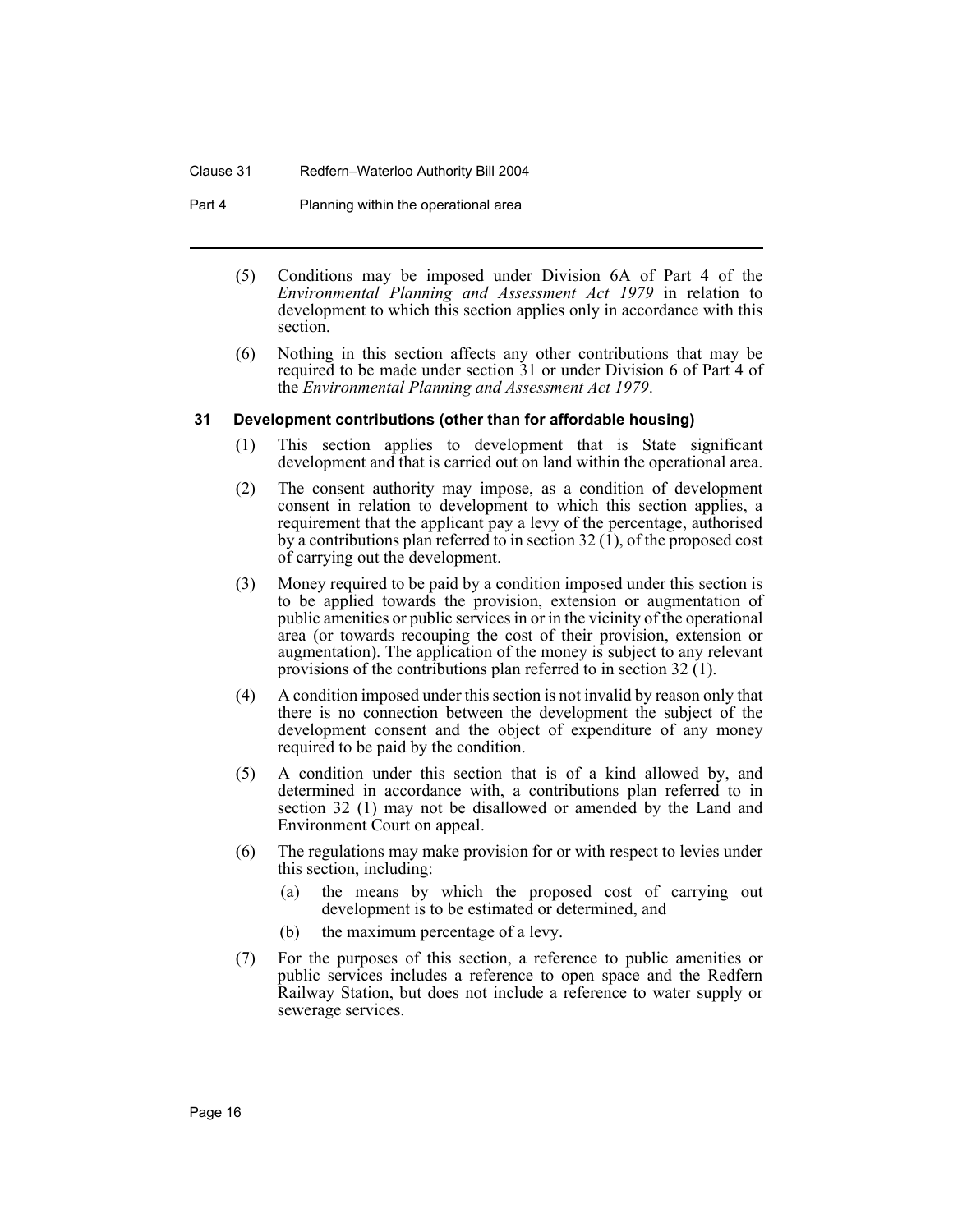- (8) This section does not affect the operation of Division 6 of Part 4 of the *Environmental Planning and Assessment Act 1979*. However:
	- (a) the consent authority cannot impose as a condition of the same development consent a condition under this section as well as a condition under section 94 or any other provision of that Division, and
	- (b) a contributions plan referred to in section 32 (1) may replace a contributions plan under that Division for the purposes of any condition imposed under section 94 or any other provision of that Division, and
	- (c) section 32 extends to any money resulting from a condition imposed under section 94 or any other provision of that Division.

#### <span id="page-19-0"></span>**32 Contributions plans and payment of development contributions**

- (1) The Minister may prepare and approve a contributions plan, in accordance with Division 6 of Part 4 of the *Environmental Planning and Assessment Act 1979*, for the purposes of sections 30 and 31 in relation to development within the operational area.
- (2) The Minister administering the *Environmental Planning and Assessment Act 1979* may prepare and approve a contributions plan, in accordance with Division 6 of Part 4 of that Act, for the purposes of section 30 in relation to State significant development carried out on land referred to in section 30  $(1)$  (b) (being land that was the former Carlton United Brewery site).
- (3) The Minister is to consult the Minister administering the *Environmental Planning and Assessment Act 1979* before approving a contributions plan for the purposes of section 31.
- (4) Any money resulting from a contribution referred to in section 30 or 31 is to be paid into the Fund established under section 34.
- (5) The payment into the Fund of money resulting from a contribution referred to in section 30 or 31 does not affect the obligation of the Authority under this Act and the *Environmental Planning and Assessment Act 1979* to apply the money within a reasonable time towards the purpose for which the contribution was required.

#### <span id="page-19-1"></span>**33 Matters affecting the Aboriginal Housing Company and "the Block"**

(1) The Minister or a nominee of the Minister is to consult with the Aboriginal Housing Company and other relevant representatives of the Aboriginal community on issues and strategies affecting, or the long-term strategic vision for, the Block (and its immediate area).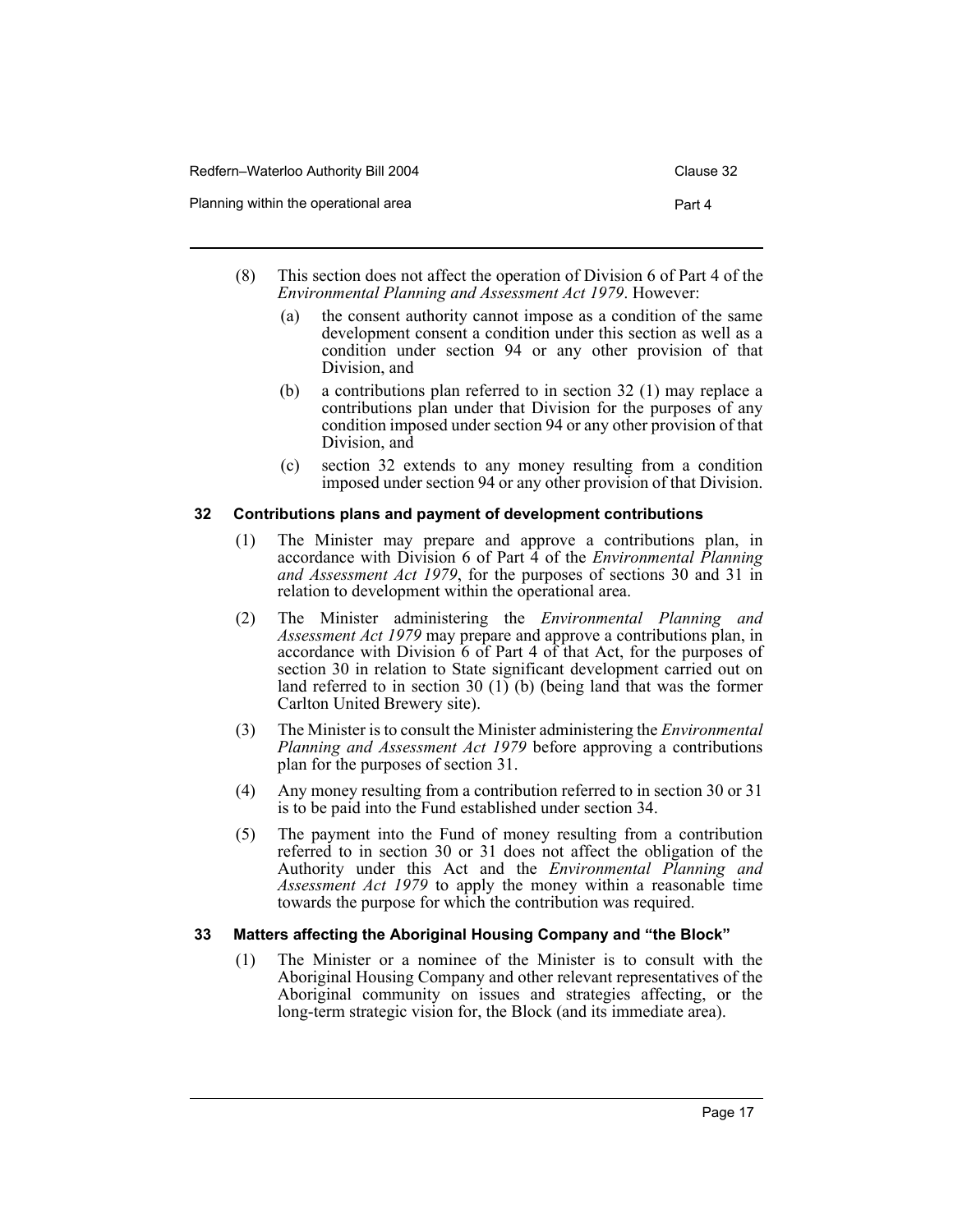#### Clause 33 Redfern–Waterloo Authority Bill 2004

Part 4 Planning within the operational area

(2) In this section:

*Aboriginal Housing Company* means the Aboriginal Housing Company (ACN 001 154 481) incorporated under the *Corporations Act 2001* of the Commonwealth.

*the Block* means the area of land bounded by Eveleigh, Caroline, Louis and Vine Streets, Redfern.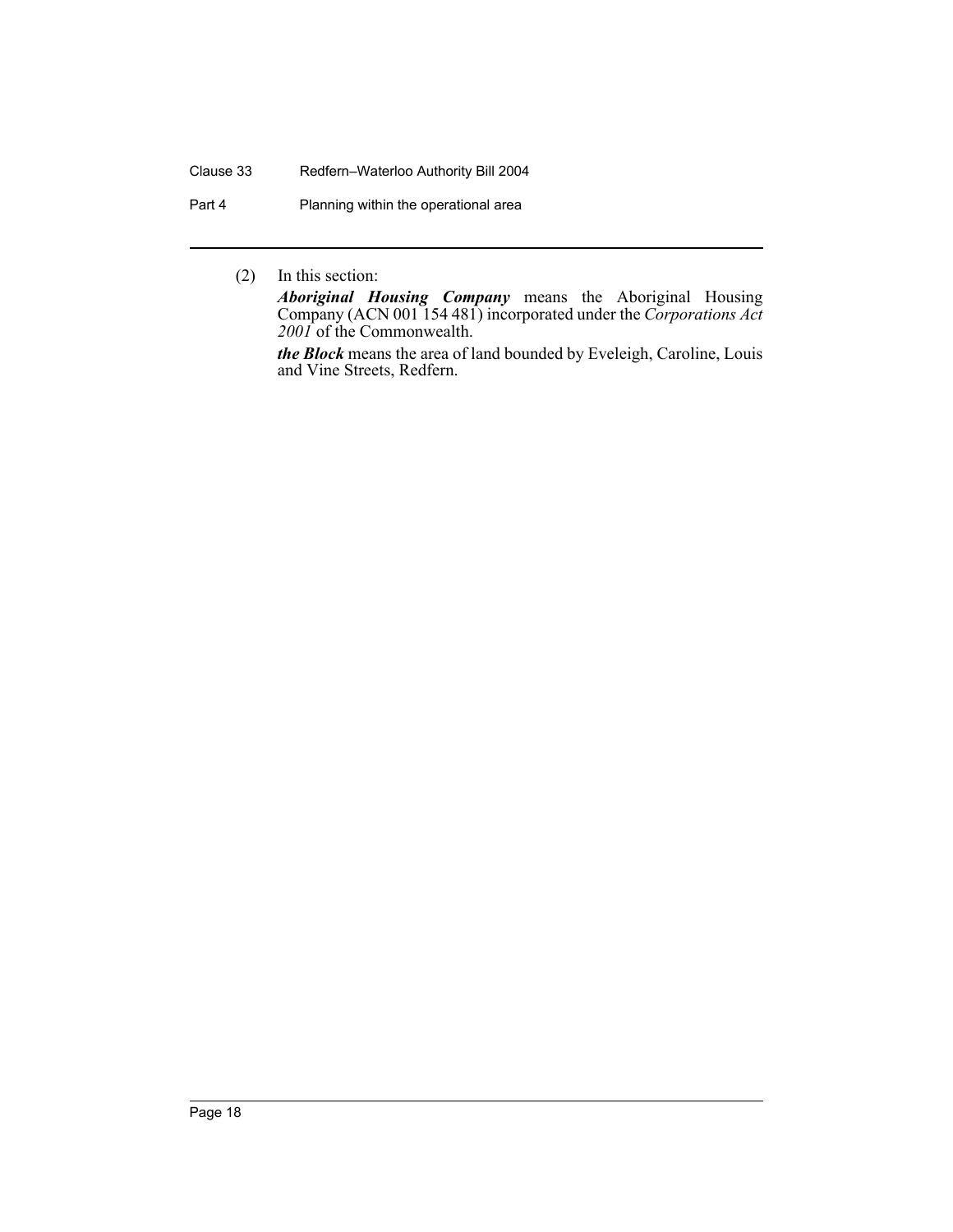Redfern–Waterloo Authority Bill 2004 Clause 34

Finance **Part 5** 

## <span id="page-21-0"></span>**Part 5 Finance**

#### <span id="page-21-1"></span>**34 Redfern–Waterloo Fund**

- (1) There is to be established in the Special Deposits Account a Redfern**–**Waterloo Fund (the *Fund*) into which is to be paid:
	- (a) all money advanced to the Authority by the Treasurer or appropriated by Parliament for the purposes of the Authority, and
	- (b) all money directed or authorised to be paid into the Fund by or under this or any other Act, and
	- (c) the proceeds of the investment of money in the Fund, and
	- (d) all money received by the Authority from any other source.
- (2) The Fund is to be applied for the purpose of enabling the Authority to exercise its functions.
- (3) All expenditure incurred by the Authority is to be paid from the Fund.

#### <span id="page-21-2"></span>**35 Financial year**

- (1) The financial year of the Authority is the year commencing on 1 July.
- (2) A different financial year may be determined by the Treasurer under section 4 (1A) of the *Public Finance and Audit Act 1983*.

#### <span id="page-21-3"></span>**36 Investment of money in Fund**

The Authority may invest money in the Redfern–Waterloo Fund:

- in the manner authorised by the *Public Authorities (Financial Arrangements) Act 1987*, or
- (b) if that Act does not confer power on the Authority to invest the money, in any other manner approved by the Minister with the concurrence of the Treasurer.

#### <span id="page-21-4"></span>**37 Administration of other funds**

- (1) The Authority may administer a fund established for the provision of services or facilities within the operational area into which money is paid by persons who carry on business within the operational area.
- (2) The Auditor-General is to audit any such fund, in the year it is established and in each year thereafter, as if the Minister had requested the Auditor-General to do so under section 45 of the *Public Finance and Audit Act 1983*.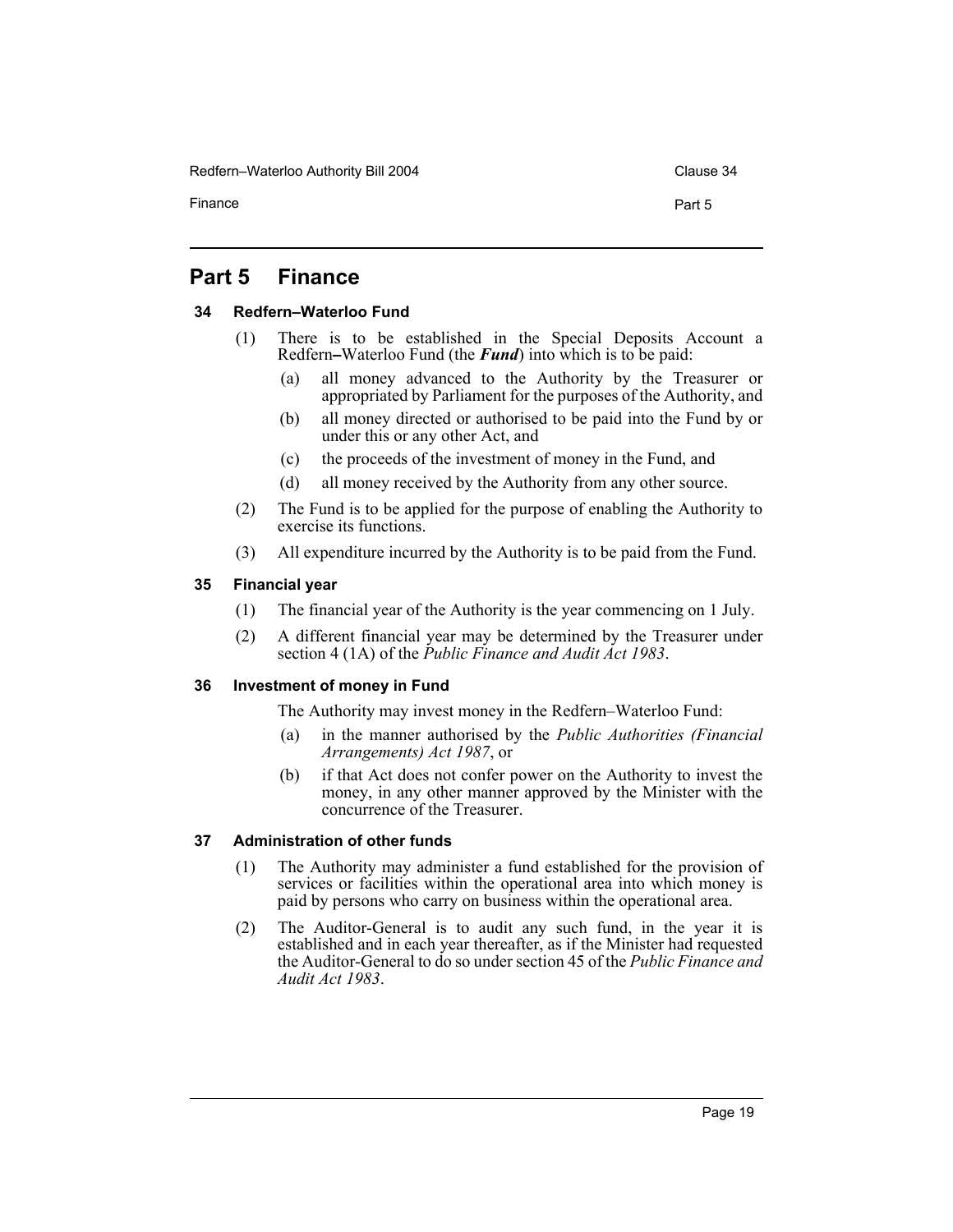Part 6 Miscellaneous

## <span id="page-22-0"></span>**Part 6 Miscellaneous**

#### <span id="page-22-1"></span>**38 Annual report to include certain matters**

The annual report of the Authority required to be prepared under the *Annual Reports (Statutory Bodies) Act 1984* is to include a report as to the outcomes achieved by the Authority during the reporting period.

#### <span id="page-22-2"></span>**39 Authorised officers**

- (1) The Authority may appoint a member of staff of the Authority, or a person of a class prescribed by the regulations, to be an authorised officer for the purposes of this Act.
- (2) An authorised officer may exercise such functions as are conferred on an authorised officer by this Act or the regulations.
- (3) The Authority is to provide each authorised officer with an identification card.
- (4) An identification card is a card that:
	- (a) states that it is issued under this Act, and
	- (b) gives the name of the person to whom it is issued, and
	- (c) describes the nature of the powers conferred, and
	- (d) states the date (if any) on which it expires, and
	- (e) is signed by the Chief Executive Officer.
- (5) In the course of exercising the functions of an authorised officer under this Act, the authorised officer must, if requested to do so by a person affected by the exercise of any such function, produce the authorised officer's identification card to the person.

#### <span id="page-22-3"></span>**40 Disclosure of information**

A person must not disclose any information obtained in connection with the administration or execution of this Act (or any other Act conferring or imposing functions on the Authority) unless that disclosure is made:

- (a) with the consent of the person from whom the information was obtained, or
- (b) in connection with the administration or execution of this Act (or any such other Act), or
- (c) for the purposes of any legal proceedings arising out of this Act (or any such other Act) or of any report of any such proceedings, or
- (d) in accordance with a requirement imposed under the *Ombudsman Act 1974*, or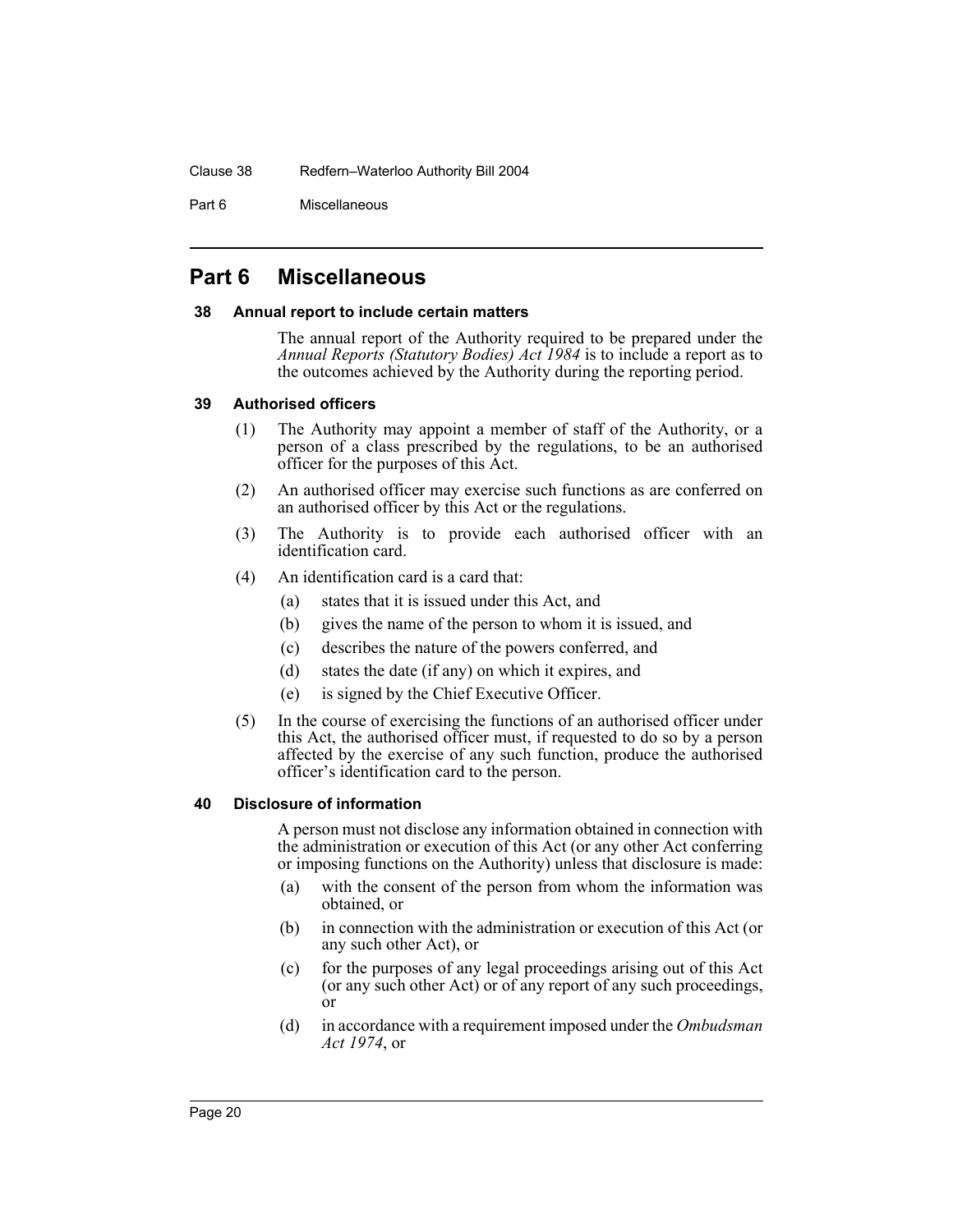Redfern–Waterloo Authority Bill 2004 Clause 41

Miscellaneous Part 6

(e) with other lawful excuse.

Maximum penalty: 100 penalty units.

#### <span id="page-23-0"></span>**41 Misuse of information**

- (1) If, through association with the Authority, a person has knowledge of specific information relating to proposals made, or to be made, by the Authority in respect of the acquisition, development or disposal of land and that information is not generally known but, if generally known, might reasonably be expected to affect materially the market price of that land, the person contravenes this subsection if the person:
	- (a) deals, directly or indirectly, in that or in any other land for the purpose of gaining an advantage for the person by the use of that information, or
	- (b) divulges that information for the purpose of enabling another person to gain an advantage by using that information to deal, directly or indirectly, in that or in any other land.

Maximum penalty: 100 penalty units.

- (2) If, through association with the Authority, a person is in a position to influence proposals made, or to be made, by the Authority in respect of the acquisition, development or disposal of land and does influence the proposals by securing the inclusion or alteration of any matter in, or the exclusion or omission of any matter from, the proposals, the person contravenes this subsection if:
	- (a) the person does so for the purpose of gaining an advantage for the person, or
	- (b) the person does so for the purpose of enabling another person to gain an advantage.

Maximum penalty: 100 penalty units.

- (3) If:
	- (a) a contravention of subsection (1) occurs and an advantage referred to in that subsection is gained from any dealing in land to which the contravention relates, or
	- (b) a contravention of subsection (2) occurs and an advantage referred to in that subsection is gained from any dealing in land to which the contravention relates, being an advantage which would not have been gained if the proposals concerned had not been influenced,

any person who gained that advantage is, whether or not any person has been prosecuted for or convicted of an offence in respect of a contravention of subsection (1) or (2), liable to another person for the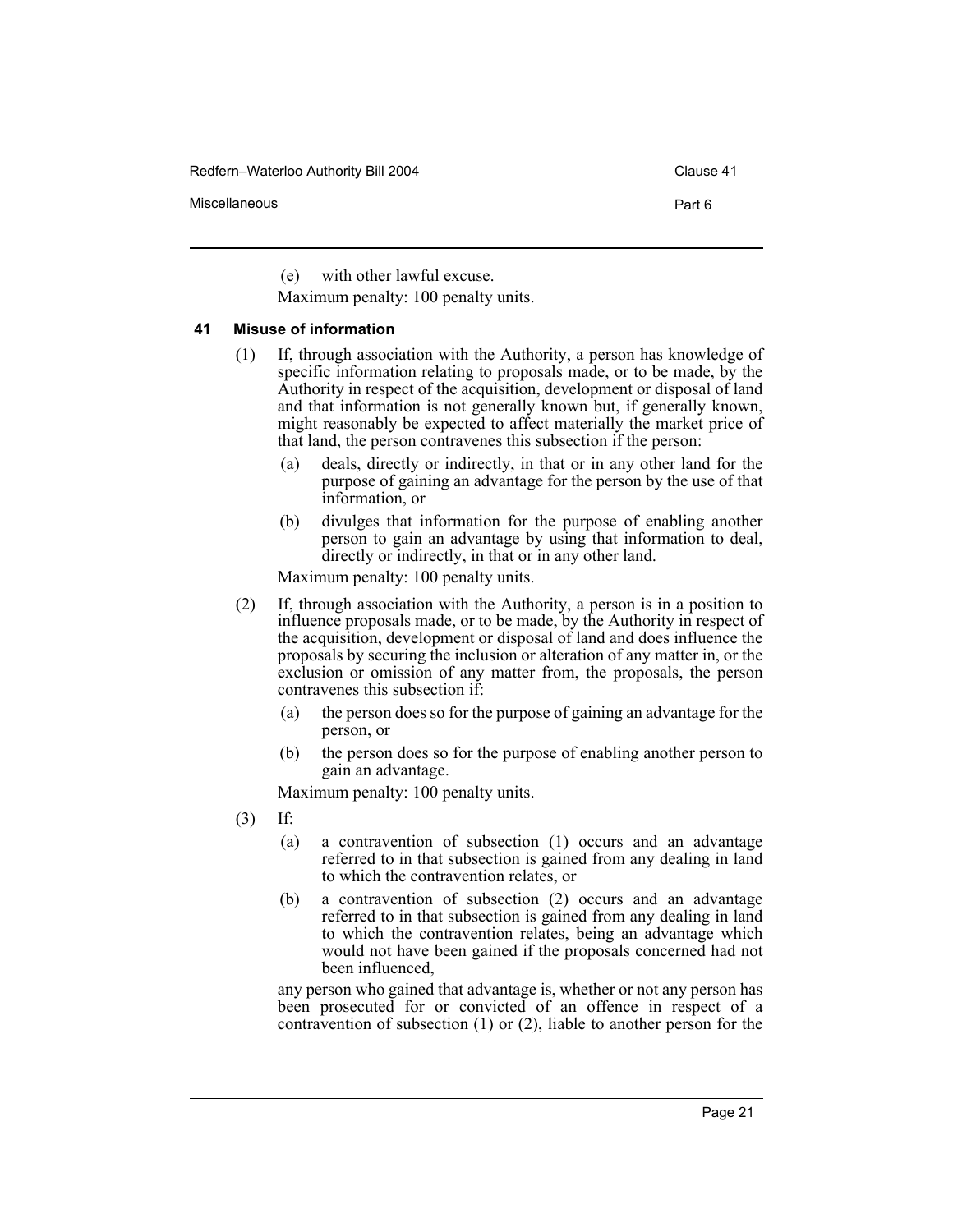#### Clause 41 Redfern–Waterloo Authority Bill 2004

#### Part 6 Miscellaneous

amount of any loss incurred by that other person by reason of the gaining of that advantage.

- (4) If a loss referred to in subsection (3) is incurred by reason of an advantage gained from a dealing in land, the amount of the loss is the difference between the price at which the dealing was effected and:
	- (a) in the case of any dealing to which subsection (1) relates, the price that, in the opinion of the court before which it is sought to recover the amount of the loss, would have been the market price of the land at the time of the dealing if the specific information used to gain that advantage had been generally known at that time, or
	- (b) in any case to which subsection (2) relates, the price that, in the opinion of the court before which it is sought to recover the amount of the loss, would have been the market price of the land at the time of the dealing if the proposals concerned had not been influenced.
- (5) An action to recover a loss referred to in subsection (3) may not be brought more than 5 years after the dealing in land in relation to which the loss was incurred.
- (6) For the purposes of this section, a person is associated with the Authority:
	- (a) if the person is a member of the Board, or a member of staff of the Authority, or a person of whose services the Authority makes use, or who is otherwise appointed, employed or engaged, pursuant to this Act, or
	- (b) if the person is a committee member of an advisory committee, or
	- (c) if the person is an officer of the Department within the meaning of the *Environmental Planning and Assessment Act 1979* or a person who is a member of a committee or subcommittee established by or under that Act, or
	- (d) if the person is an officer or an employee of a council, or
	- (e) if the person acts or has acted as banker, solicitor, auditor or professional adviser or in any other capacity for the Authority, the Minister, the Department of Infrastructure, Planning and Natural Resources or a council, or
	- (f) where the person, so associated by virtue of paragraph (e), is a corporation, if the person is a director, manager or secretary of the corporation.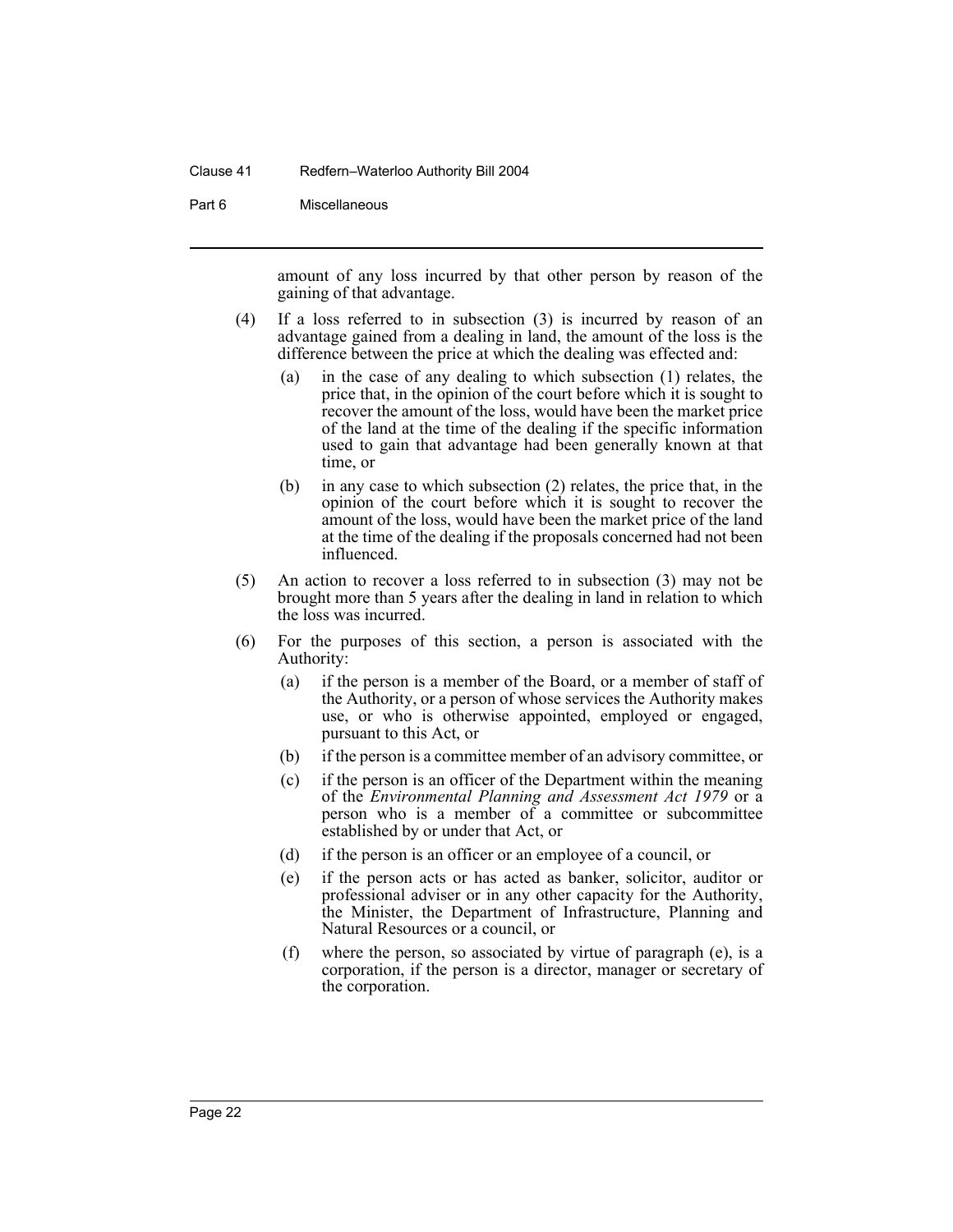| Redfern-Waterloo Authority Bill 2004 | Clause 42 |
|--------------------------------------|-----------|
| Miscellaneous                        | Part 6    |

#### <span id="page-25-0"></span>**42 Personal liability**

A matter or thing done or omitted to be done by the Authority, the Board or a member of the Board, the Chief Executive Officer, a member of an advisory committee appointed under this Act, or a person acting under the direction of the Authority, the Board or the Chief Executive Officer does not, if the matter or thing was done or omitted in good faith for the purpose of executing this or any other Act, subject the member of the Board, the Chief Executive Officer, the member of the advisory committee or the person so acting personally to any action, liability, claim or demand.

#### <span id="page-25-1"></span>**43 Seal of Authority**

The seal of the Authority is to be kept by the Chief Executive Officer, or by a member of the staff of the Authority authorised in that behalf by the Chief Executive Officer, and may be fixed to a document only:

- (a) in the presence of the Chief Executive Officer or that member of the staff, and
- (b) with an attestation by the signature of the Chief Executive Officer or that member of staff of the fact of the fixing of the seal.

#### <span id="page-25-2"></span>**44 Recovery of money**

Any charge, fee or money due or payable to the Authority may be recovered as a debt in a court of competent jurisdiction.

#### <span id="page-25-3"></span>**45 Act to bind Crown**

This Act binds the Crown in right of New South Wales and, in so far as the legislative power of the Parliament of New South Wales permits, the Crown in all its other capacities.

#### <span id="page-25-4"></span>**46 Proceedings for offences**

Proceedings for an offence against this Act or the regulations are to be dealt with summarily before a Local Court.

#### <span id="page-25-5"></span>**47 Penalty notices**

- (1) An authorised officer appointed under section 39 may serve a penalty notice on a person if it appears to the officer that the person has committed an offence against this Act or the regulations, being an offence prescribed by the regulations as a penalty notice offence.
- (2) A penalty notice is a notice to the effect that, if the person served does not wish to have the matter determined by a court, the person can pay, within the time and to the person specified in the notice, the amount of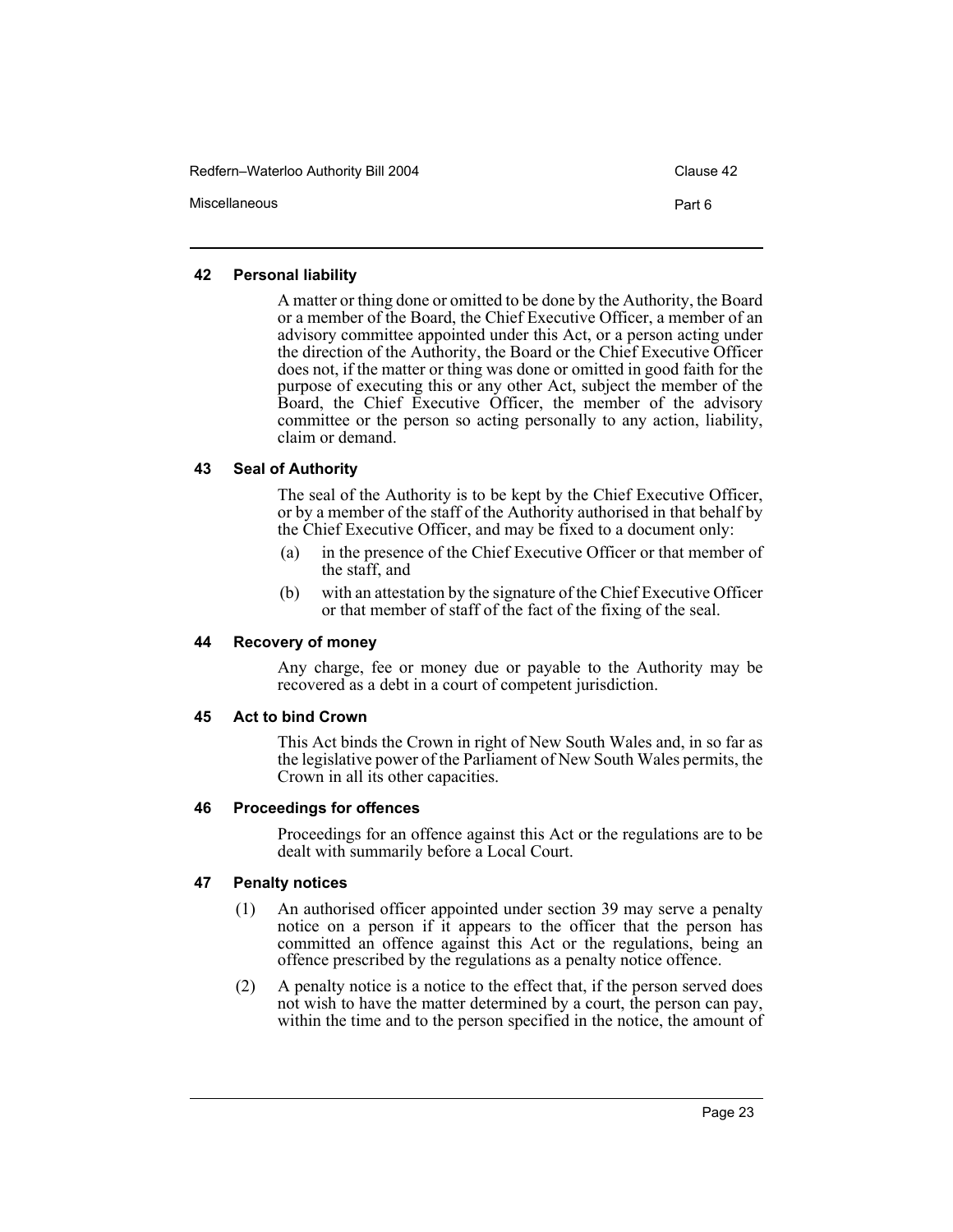#### Clause 48 Redfern–Waterloo Authority Bill 2004

#### Part 6 Miscellaneous

penalty prescribed by the regulations for the offence if dealt with under this section.

- (3) A penalty notice may be served personally or by post.
- (4) If the amount of penalty prescribed for an alleged offence is paid under this section, no person is liable to any further proceedings for the alleged offence.
- (5) Payment under this section is not to be regarded as an admission of liability for the purpose of, and does not in any way affect or prejudice, any civil claim, action or proceeding arising out of the same occurrence.
- (6) The regulations may:
	- (a) prescribe an offence for the purposes of this section by specifying the offence or by referring to the provision creating the offence, and
	- (b) prescribe the amount of penalty payable for the offence if dealt with under this section, and
	- (c) prescribe different amounts of penalties for different offences or classes of offences.
- (7) The amount of a penalty prescribed under this section for an offence is not to exceed the maximum amount of penalty that could be imposed for the offence by a court.
- (8) This section does not limit the operation of any other provision of, or made under, this or any other Act relating to proceedings that may be taken in respect of offences.

#### <span id="page-26-0"></span>**48 Amendment of Schedule 1**

- (1) The regulations may amend Schedule 1:
	- (a) by omitting any matter, or
	- (b) by inserting any matter, or
	- (c) by altering any matter.
- (2) The regulations may omit Schedule 1 and insert instead a Schedule that specifies or describes an area of land as the operational area.
- (3) A regulation is not to be made under this section if it would result in an overall increase to the operational area of more than 5 per cent of the area specified in Schedule 1 on the date of assent to this Act.

#### <span id="page-26-1"></span>**49 Regulations**

(1) The Governor may make regulations, not inconsistent with this Act, for or with respect to any matter that by this Act is required or permitted to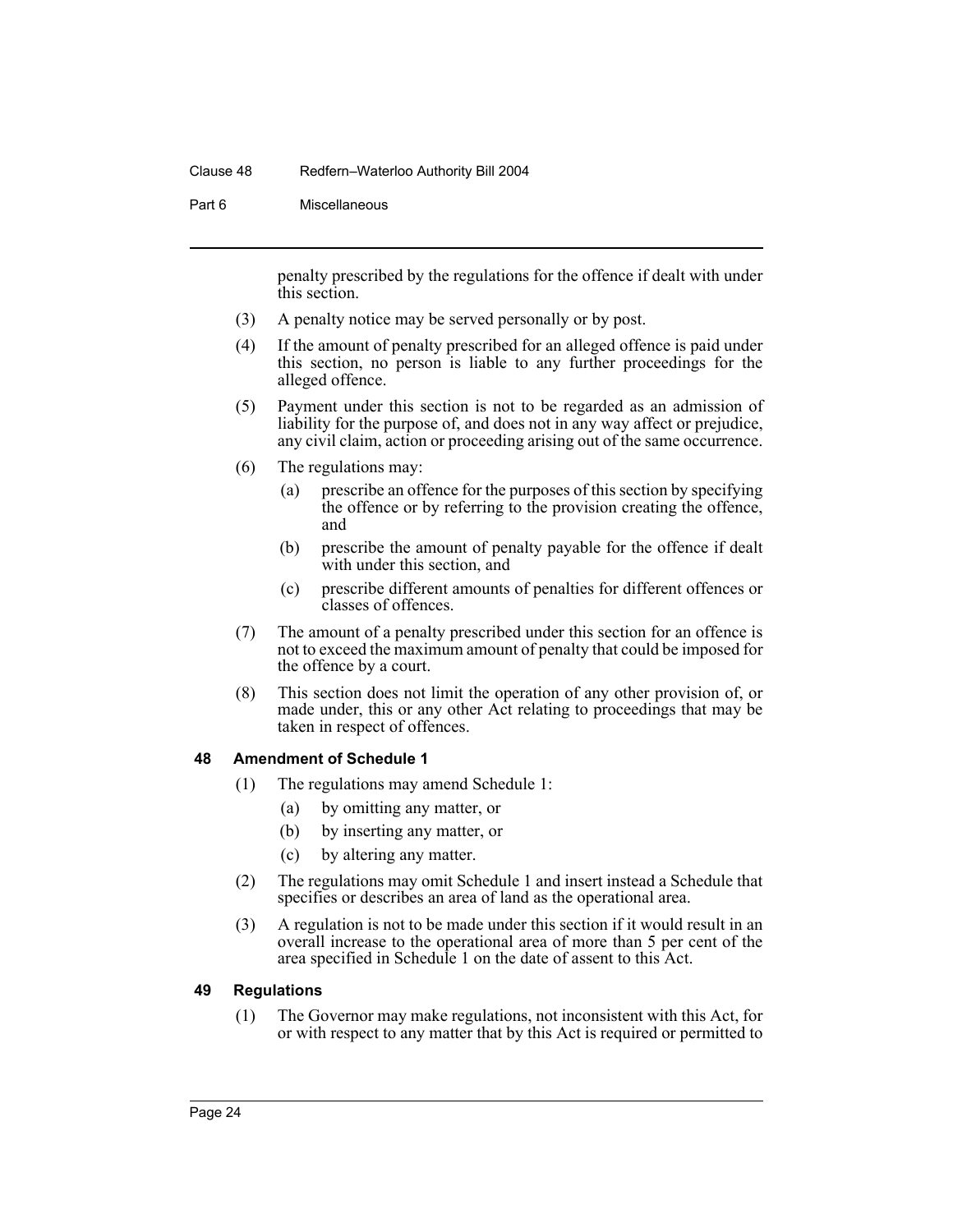Miscellaneous **Part 6** 

be prescribed or that is necessary or convenient to be prescribed for carrying out or giving effect to this Act.

- (2) In particular, regulations may be made for or with respect to the following:
	- (a) the functions of the Authority and any member of staff of the Authority,
	- (b) the fees and charges that may be imposed for the purposes of this Act,
	- (c) the procedures of advisory committees,
	- (d) regulating the use by the public of, and the conduct of the public on, land vested in or managed by the Authority or public areas within the operational area,
	- (e) regulating the use of facilities of the Authority and the provision of services by the Authority,
	- (f) requiring the payment of fares or other charges for the use of any facility operated or service provided by the Authority,
	- (g) authorising a person granted a lease, licence or other authority by the Authority to require the payment of fares or other charges for the use of any facility operated or service provided under the lease, licence or other authority,
	- (h) conferring on the Authority any function that may be exercised by a council in relation to a public place.
- (3) The regulations may create an offence punishable by a maximum penalty of 50 penalty units.

#### <span id="page-27-0"></span>**50 Amendment of other Acts**

Each Act specified in Schedule 3 is amended as set out in that Schedule.

#### <span id="page-27-1"></span>**51 Savings, transitional and other provisions**

Schedule 4 has effect.

#### <span id="page-27-2"></span>**52 Review of Act**

- (1) The Minister is to review this Act to determine whether the policy objectives of the Act remain valid and whether the terms of the Act remain appropriate for securing those objectives.
- (2) The review is to be undertaken as soon as possible after the period of 5 years from the date of assent to this Act.
- (3) A report on the outcome of the review is to be tabled in each House of Parliament within 12 months after the end of the period of 5 years.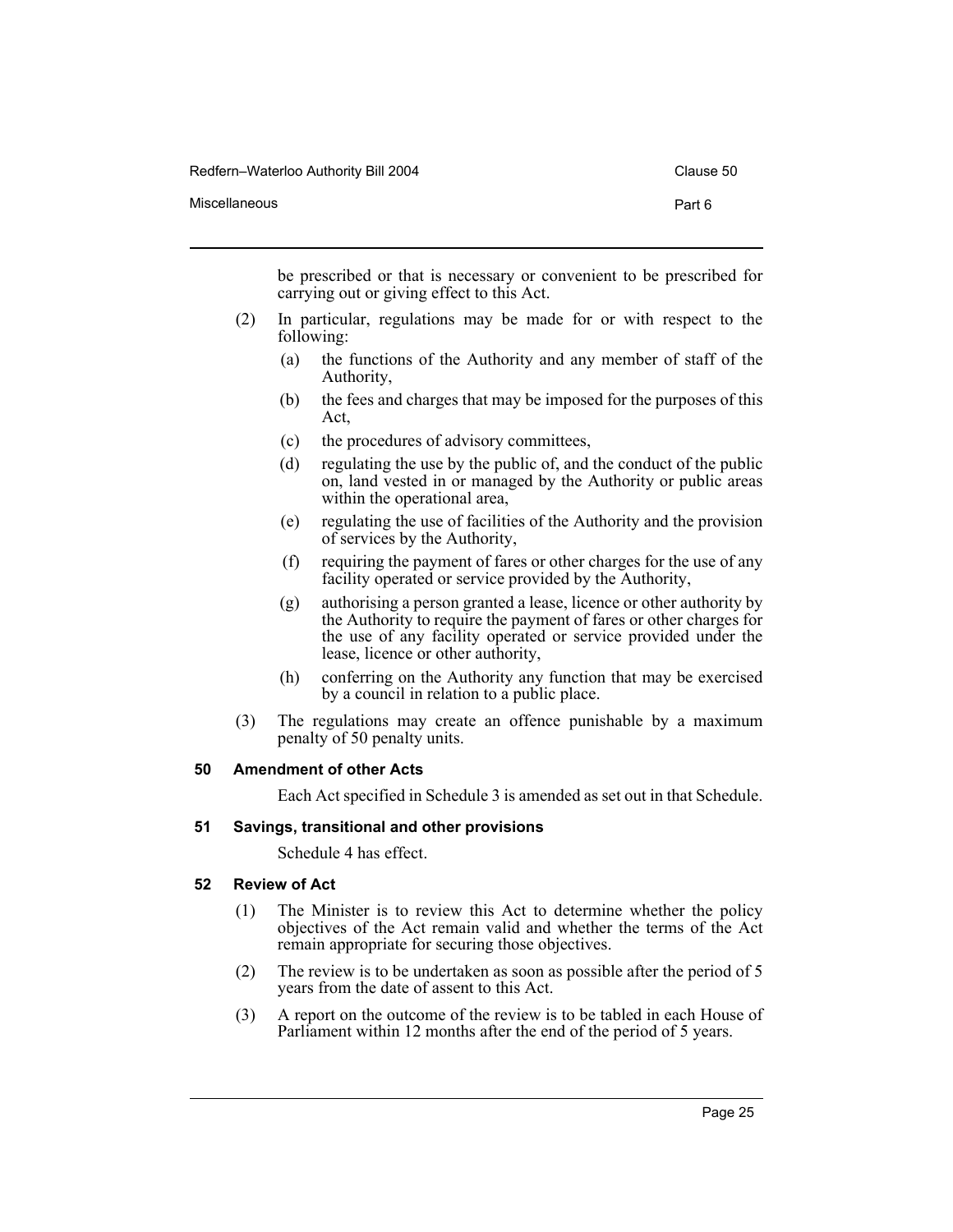Schedule 1 Operational area of Authority

## <span id="page-28-0"></span>**Schedule 1 Operational area of Authority**

(Sections 5 (1) and 48)

Commencing at the junction of Botany Road and Bourke Street; and bounded thence by the latter street, north–easterly, O'Dea Avenue, generally easterly, the eastern side of South Dowling Street, northerly, Cleveland Street, generally westerly, City Road, generally south–westerly, Darlington Road, north–easterly, Golden Grove Street, south–easterly, Wilson Street, south–westerly, the north–eastern side of Iverys Lane, south–easterly, the south–western side of Leamington Lane, south–westerly, and Burren Street, south–easterly to the south–western prolongation of the north–western boundary of Lot A, DP 908862; by that prolongation and boundary, north-easterly, part of the generally western boundary of Lot 50, DP 1001467, generally southerly and part of the south–eastern boundary of Lot 1, DP 7752906 and its prolongation, south–westerly to, again, Burren Street; by that street, generally southerly, Swanson Street, easterly, Railway Parade and Henderson Road, generally north–easterly, Garden Street, generally northerly, Boundary Street, easterly, Regent Street, generally southerly and Botany Road, aforesaid, generally south–easterly to the point of commencement.

Alexandria Park Community School site–Lot 1, DP 733605, Lot 11, DP 615964, Lots 2 and 3, DP 69494, Lot 1 DP 74696, Lots A and B, DP 109038, City of Sydney, Parish of Alexandria, County of Cumberland.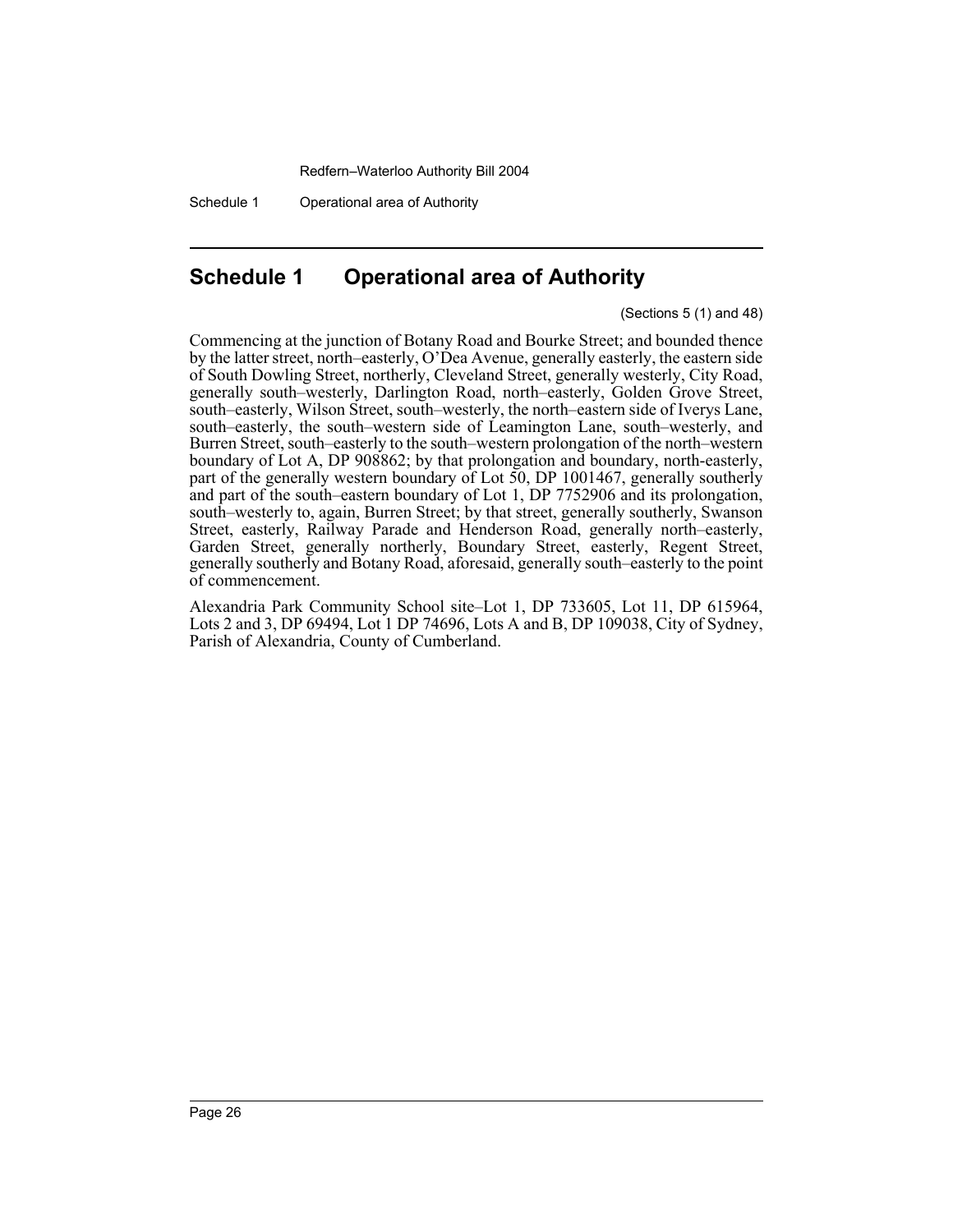Members and procedure of Board Schedule 2 and Schedule 2 and Schedule 2 and Schedule 2

## <span id="page-29-0"></span>**Schedule 2 Members and procedure of Board**

(Section 9 (5))

## **Part 1 General**

#### **1 Definitions**

In this Schedule:

*appointed member* means a person who is appointed by the Minister as a member of the Board.

*member* means any member of the Board.

## **Part 2 Constitution**

#### **2 Terms of office of members**

Subject to this Schedule and the regulations, an appointed member holds office for such period (not exceeding 5 years) as is specified in the member's instrument of appointment, but is eligible (if otherwise qualified) for re-appointment.

#### **3 Part-time appointments**

Appointed members hold office as part-time members.

#### **4 Remuneration**

- (1) An appointed member is entitled to be paid such remuneration (including travelling and subsistence allowances) as the Minister may from time to time determine in respect of the member.
- (2) Despite subclause (1), a person is not entitled to be paid any remuneration as a member if the person is also a member of Parliament.

#### **5 Vacancy in office of member**

- (1) The office of an appointed member becomes vacant if the member:
	- (a) dies, or
	- (b) completes a term of office and is not re-appointed, or
	- (c) resigns the office by instrument in writing addressed to the Minister, or
	- (d) is removed from office by the Minister under this clause, or
	- (e) is absent from 3 consecutive meetings of the Board of which reasonable notice has been given to the member personally or by post, except on leave granted by the Minister or unless the member is excused by the Minister for having been absent from those meetings, or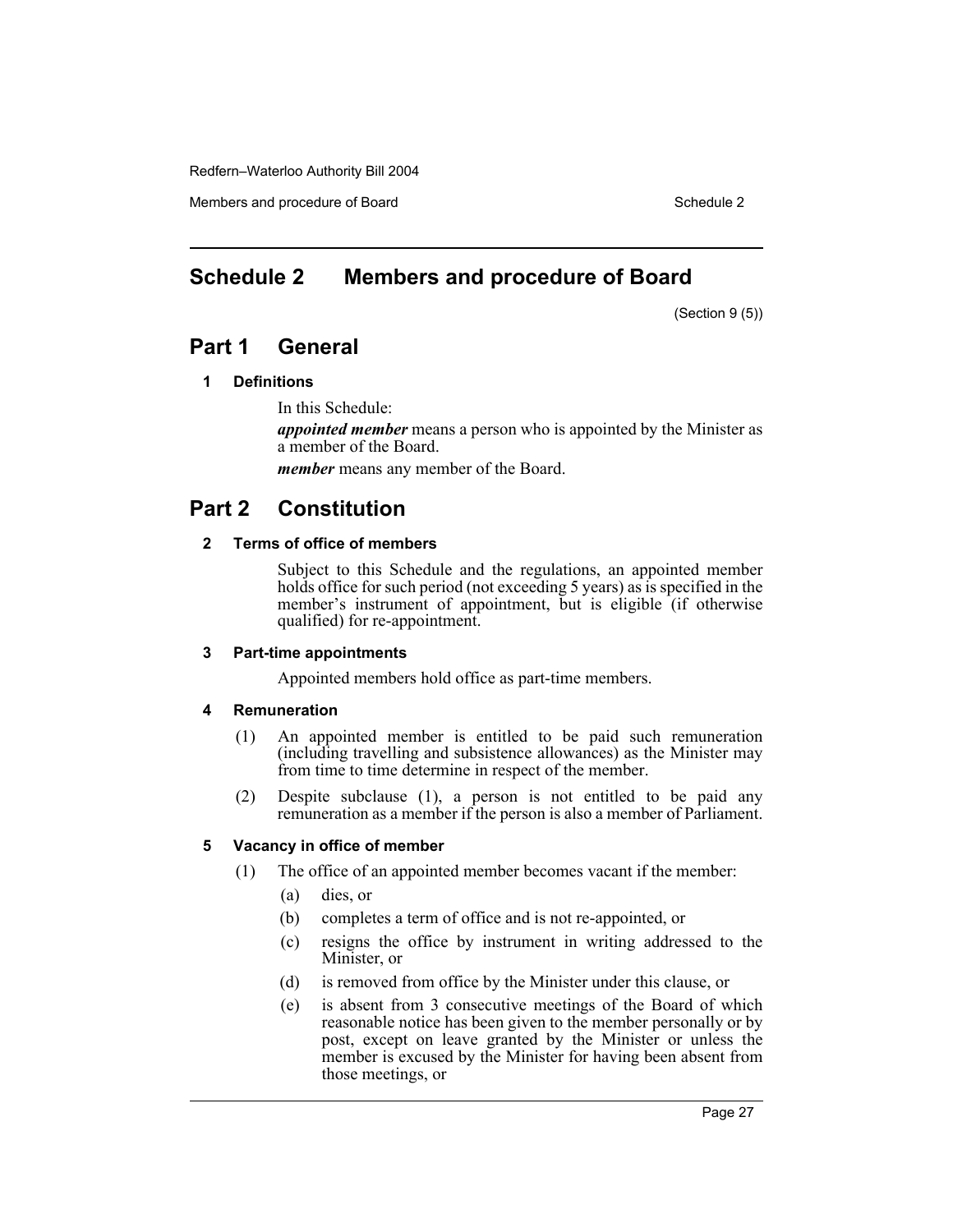Schedule 2 Members and procedure of Board

- (f) becomes bankrupt, applies to take the benefit of any law for the relief of bankrupt or insolvent debtors, compounds with his or her creditors or makes an assignment of his or her remuneration for their benefit, or
- (g) becomes a mentally incapacitated person, or
- (h) is convicted in New South Wales of an offence that is punishable by imprisonment for 12 months or more or is convicted elsewhere than in New South Wales of an offence that, if committed in New South Wales, would be an offence so punishable.
- (2) The Minister may remove an appointed member from office at any time.

#### **6 Filling of vacancy in office of appointed member**

If the office of any appointed member becomes vacant, a person is, subject to this Act and the regulations, to be appointed to fill the vacancy.

#### **7 Chairperson**

- (1) The Chairperson vacates office as Chairperson if he or she:
	- (a) is removed from that office by the Minister under this clause, or
	- (b) resigns that office by instrument in writing addressed to the Minister, or
	- (c) ceases to be a member of the Board.
- (2) The Minister may at any time remove the Chairperson from office as Chairperson.

#### **8 Disclosure of pecuniary interests**

- (1) If:
	- (a) a member has a direct or indirect pecuniary interest in a matter being considered or about to be considered at a meeting of the Board, and
	- (b) the interest appears to raise a conflict with the proper performance of the member's duties in relation to the consideration of the matter,

the member must, as soon as possible after the relevant facts have come to the member's knowledge, disclose the nature of the interest at a meeting of the Board.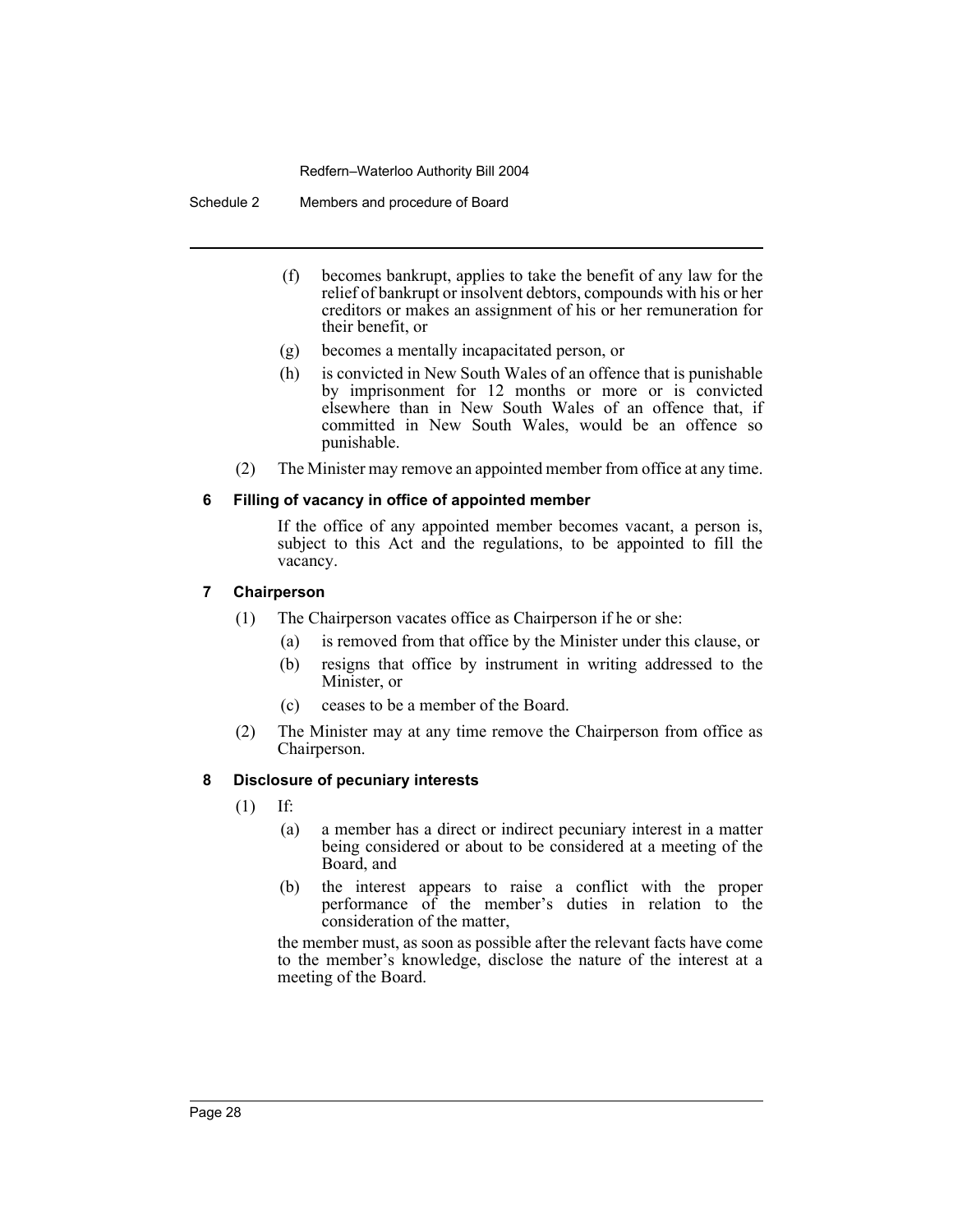Members and procedure of Board Schedule 2 and Schedule 2

- (2) A disclosure by a member at a meeting of the Board that the member:
	- (a) is a member, or is in the employment, of a specified company or other body, or
	- (b) is a partner, or is in the employment, of a specified person, or
	- (c) has some other specified interest relating to a specified company or other body or to a specified person,

is a sufficient disclosure of the nature of the interest in any matter relating to that company or other body or to that person which may arise after the date of the disclosure and which is required to be disclosed under subclause (1).

- (3) Particulars of any disclosure made under this clause must be recorded by the Board in a book kept for the purpose and that book must be open at all reasonable hours to inspection by any person on payment of the fee determined by the Board.
- (4) After a member has disclosed the nature of an interest in any matter, the member must not, unless the Minister or the Board otherwise determines:
	- (a) be present during any deliberation of the Board with respect to the matter, or
	- (b) take part in any decision of the Board with respect to the matter.
- (5) For the purposes of the making of a determination by the Board under subclause  $(4)$ , a member who has a direct or indirect pecuniary interest in a matter to which the disclosure relates must not:
	- (a) be present during any deliberation of the Board for the purpose of making the determination, or
	- (b) take part in the making by the Board of the determination.
- (6) A contravention of this clause does not invalidate any decision of the Board.

#### **9 Effect of certain other Acts**

- (1) Chapter 2 of the *Public Sector Employment and Management Act 2002* does not apply to or in respect of the appointment of an appointed member.
- (2) If by or under any Act provision is made:
	- (a) requiring a person who is the holder of a specified office to devote the whole of his or her time to the duties of that office, or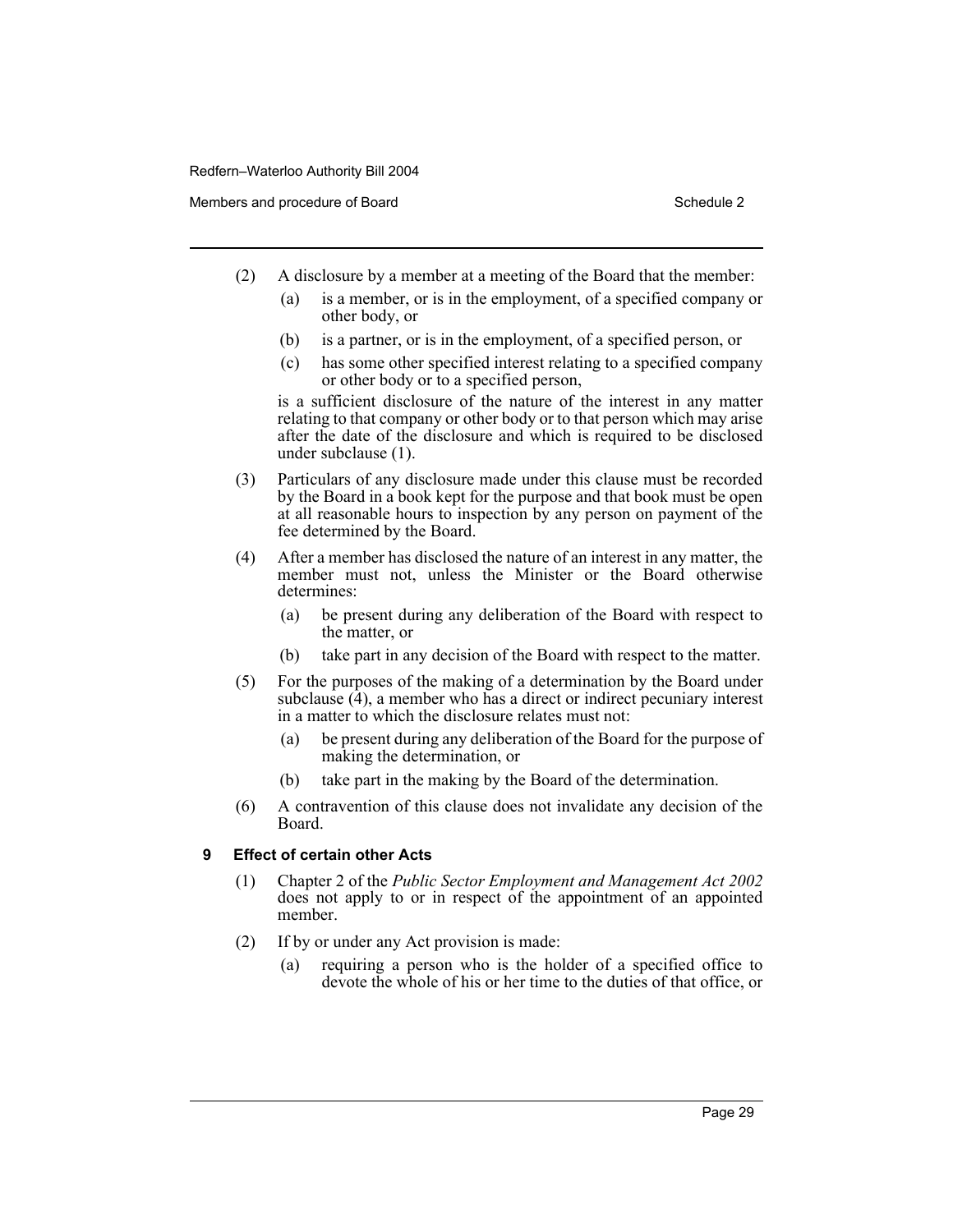Schedule 2 Members and procedure of Board

(b) prohibiting the person from engaging in employment outside the duties of that office,

the provision does not operate to disqualify the person from holding that office and also the office of an appointed member or from accepting and retaining any remuneration payable to the person under this Act as a member.

## **Part 3 Procedure**

#### **10 General procedure**

The procedure for the calling of meetings of the Board and for the conduct of business at those meetings is, subject to this Act and the regulations, to be as determined by the Board.

#### **11 Quorum**

The quorum for a meeting of the Board is a majority of its members for the time being.

#### **12 Presiding member**

- (1) The Chairperson (or, in the absence of the Chairperson, a person elected by the members of the Board who are present at a meeting of the Board) is to preside at a meeting of the Board.
- (2) The presiding member has a deliberative vote and, in the event of an equality of votes, has a second or casting vote.

#### **13 Voting**

A decision supported by a majority of the votes cast at a meeting of the Board at which a quorum is present is the decision of the Board.

#### **14 Transaction of business outside meetings or by telephone**

- (1) The Board may, if it thinks fit, transact any of its business by the circulation of papers among all the members of the Board for the time being, and a resolution in writing approved in writing by a majority of those members is taken to be a decision of the Board.
- (2) The Board may, if it thinks fit, transact any of its business at a meeting at which members (or some members) participate by telephone, closed-circuit television or other means, but only if any member who speaks on a matter before the meeting can be heard by the other members.
- (3) For the purposes of:
	- (a) the approval of a resolution under subclause (1), or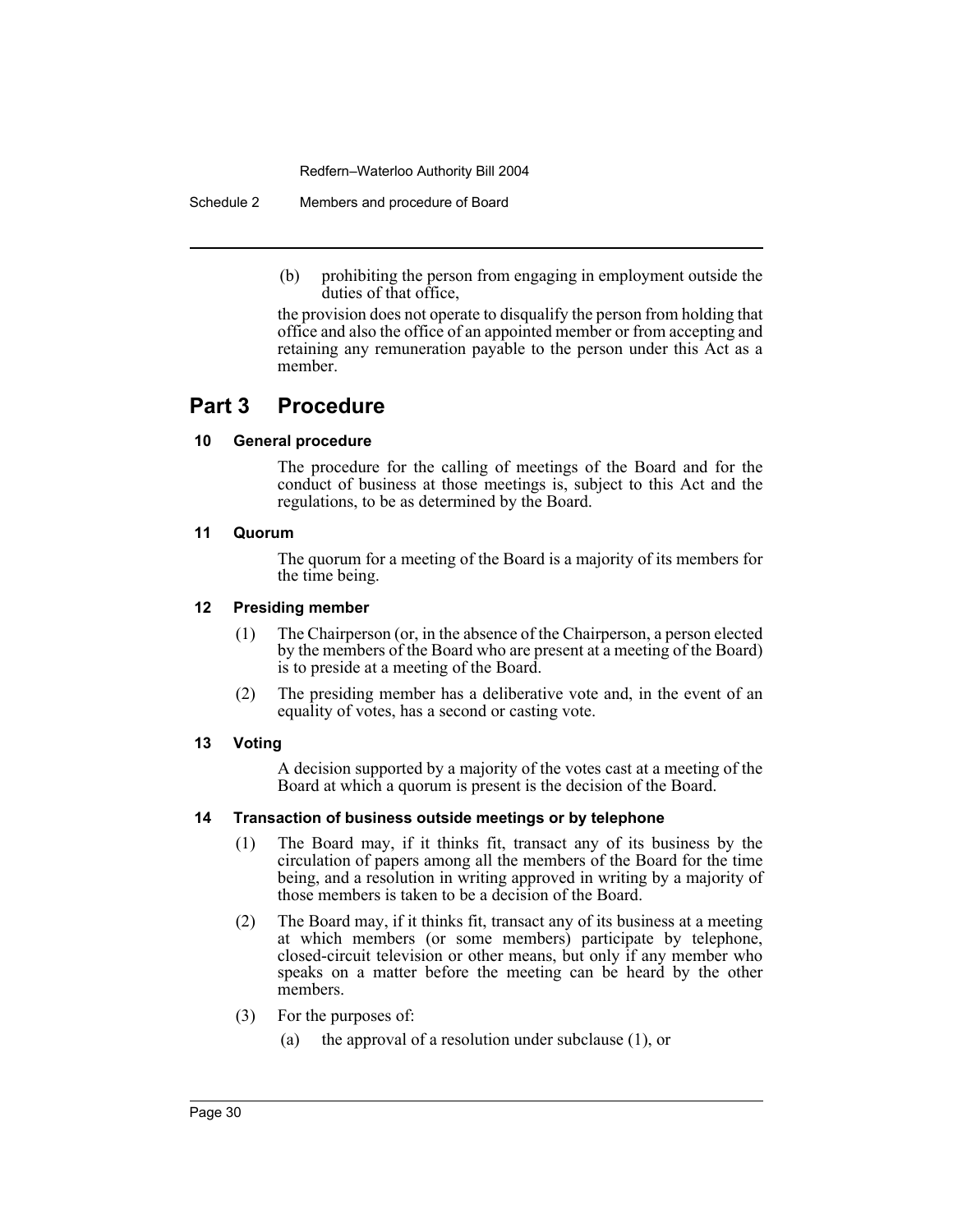Members and procedure of Board Schedule 2

(b) a meeting held in accordance with subclause (2),

the Chairperson and each member have the same voting rights as they have at an ordinary meeting of the Board.

- (4) A resolution approved under subclause (1) is, subject to the regulations, to be recorded in the minutes of the meetings of the Board.
- (5) Papers may be circulated among the members for the purposes of subclause (1) by facsimile or other transmission of the information in the papers concerned.

#### **15 First meeting**

The Minister may call the first meeting of the Board in such manner as the Minister thinks fit.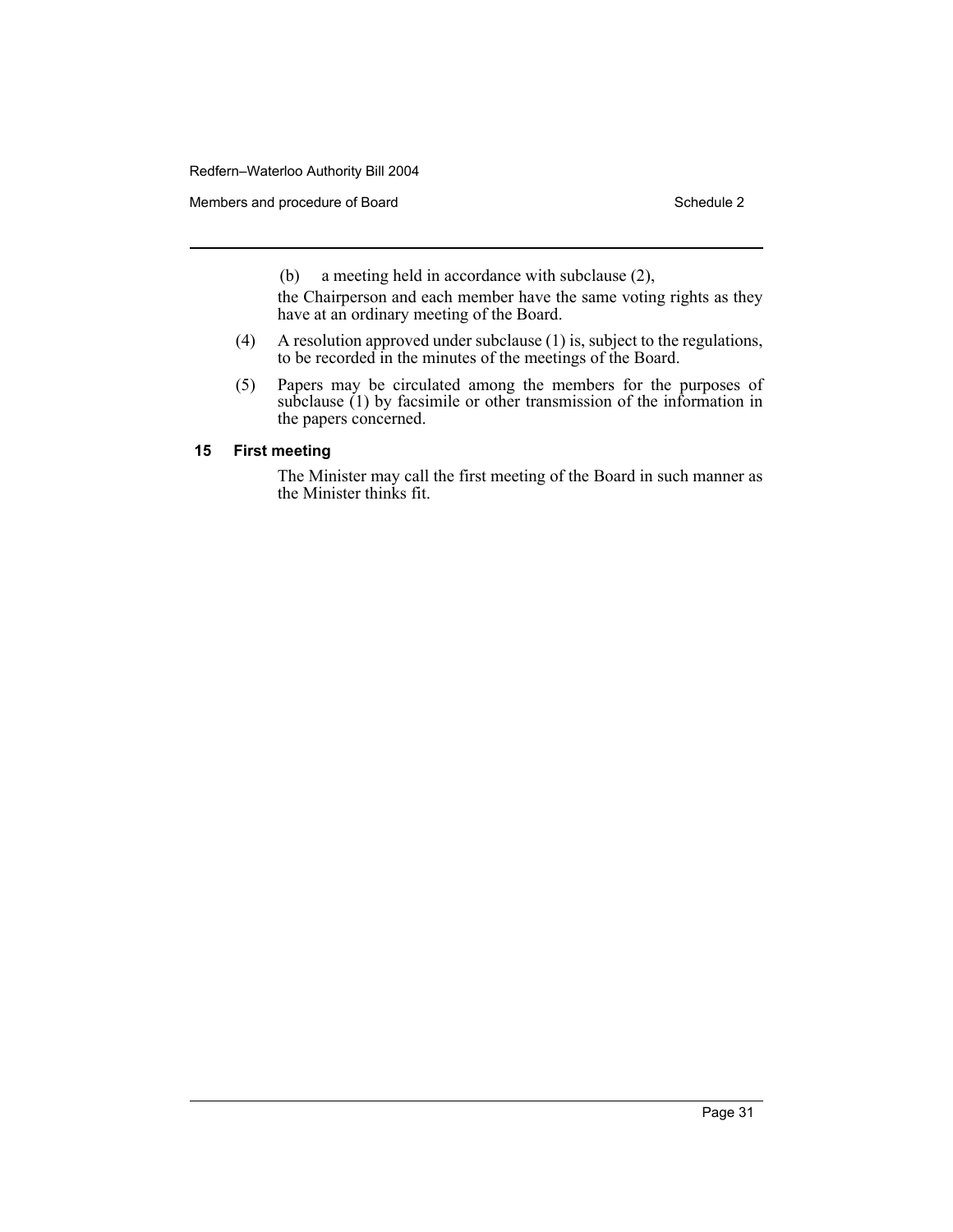Schedule 3 Amendment of other Acts

## <span id="page-34-0"></span>**Schedule 3 Amendment of other Acts**

(Section 50)

## **3.1 Fines Act 1996 No 99**

#### **Schedule 1 Statutory provisions under which penalty notices issued**

Insert in alphabetical order of names of Acts:

*Redfern–Waterloo Authority Act 2004*, section 47

### **3.2 Growth Centres (Development Corporations) Act 1974 No 49**

#### **Schedule 1 Growth centres**

Insert ", but not including land within the operational area (within the meaning of the *Redfern–Waterloo Authority Act 2004*)" after "Planning" in Column 2 of the matter relating to item 6.

### **3.3 Public Finance and Audit Act 1983 No 152**

#### **Schedule 2 Statutory bodies**

Insert in alphabetical order:

Redfern–Waterloo Authority

#### **3.4 Public Sector Employment and Management Act 2002 No 43**

#### **Schedule 1 Departments**

Insert in alphabetical order of names of Departments:

Redfern–Waterloo Authority Chief Executive Officer

## **3.5 Sydney Harbour Foreshore Authority Act 1998 No 170**

#### **Schedule 1 Foreshore area**

Insert ", but not including land within the operational area (within the meaning of the *Redfern–Waterloo Authority Act 2004*)" after "Planning".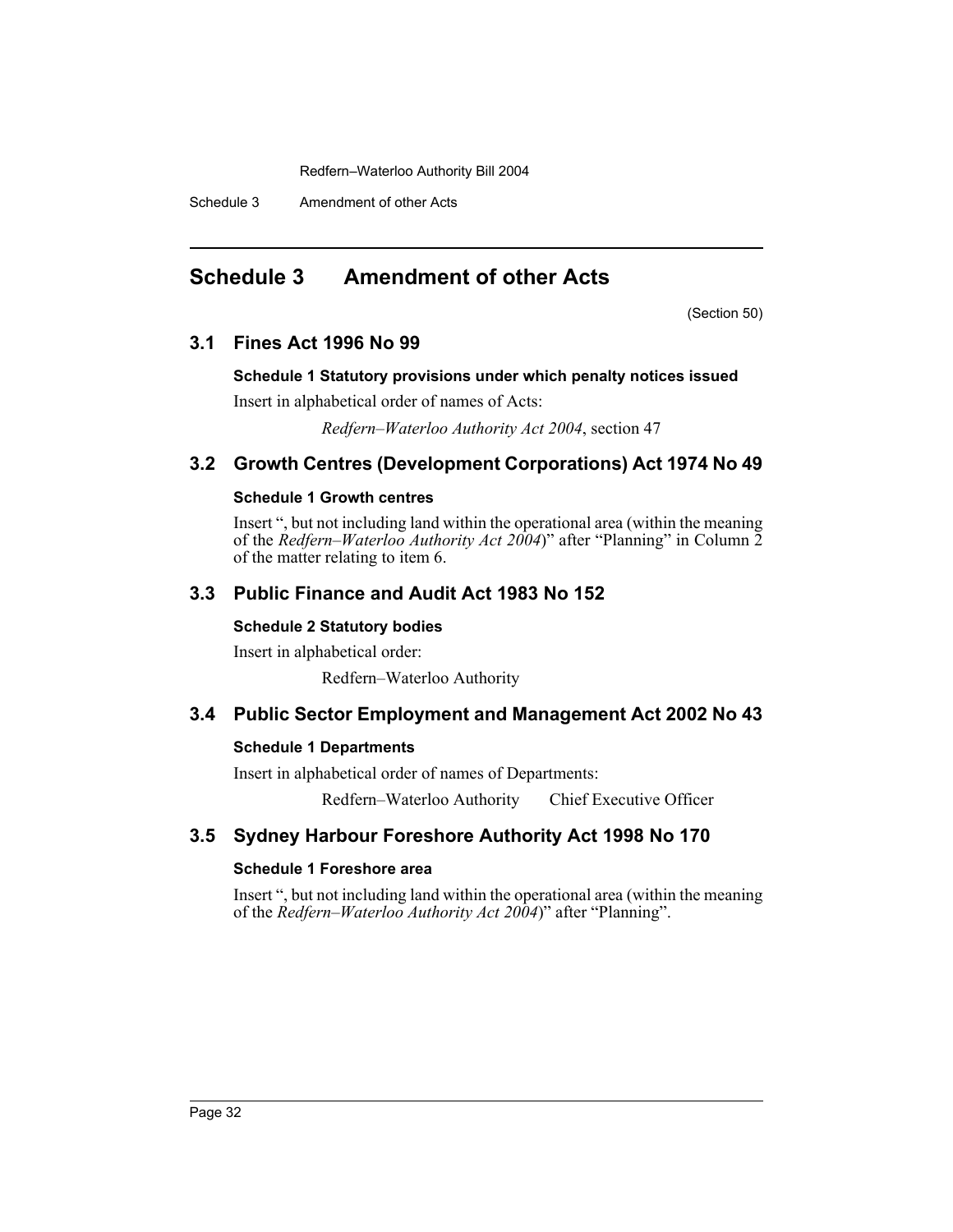Savings, transitional and other provisions Schedule 4 and the state of the Schedule 4

## <span id="page-35-0"></span>**Schedule 4 Savings, transitional and other provisions**

(Section 51)

## **Part 1 General**

#### **1 Regulations**

- (1) The regulations may contain provisions of a savings or transitional nature consequent on the enactment of the following Acts: this Act
- (2) Any such provision may, if the regulations so provide, take effect from the date of assent to the Act concerned or a later date.
- (3) To the extent to which any such provision takes effect from a date that is earlier than the date of its publication in the Gazette, the provision does not operate so as:
	- (a) to affect, in a manner prejudicial to any person (other than the State or an authority of the State), the rights of that person existing before the date of its publication, or
	- (b) to impose liabilities on any person (other than the State or an authority of the State) in respect of anything done or omitted to be done before the date of its publication.

## **Part 2 Provisions consequent on enactment of this Act**

#### **2 Definitions**

In this Schedule:

*assets* means any legal or equitable estate or interest (whether present or future and whether vested or contingent) in real or personal property of any description (including money), and includes securities, choses in action and documents.

*liabilities* means any liabilities, debts or obligations (whether present or future and whether vested or contingent).

*rights* means any rights, powers, privileges or immunities (whether present or future and whether vested or contingent).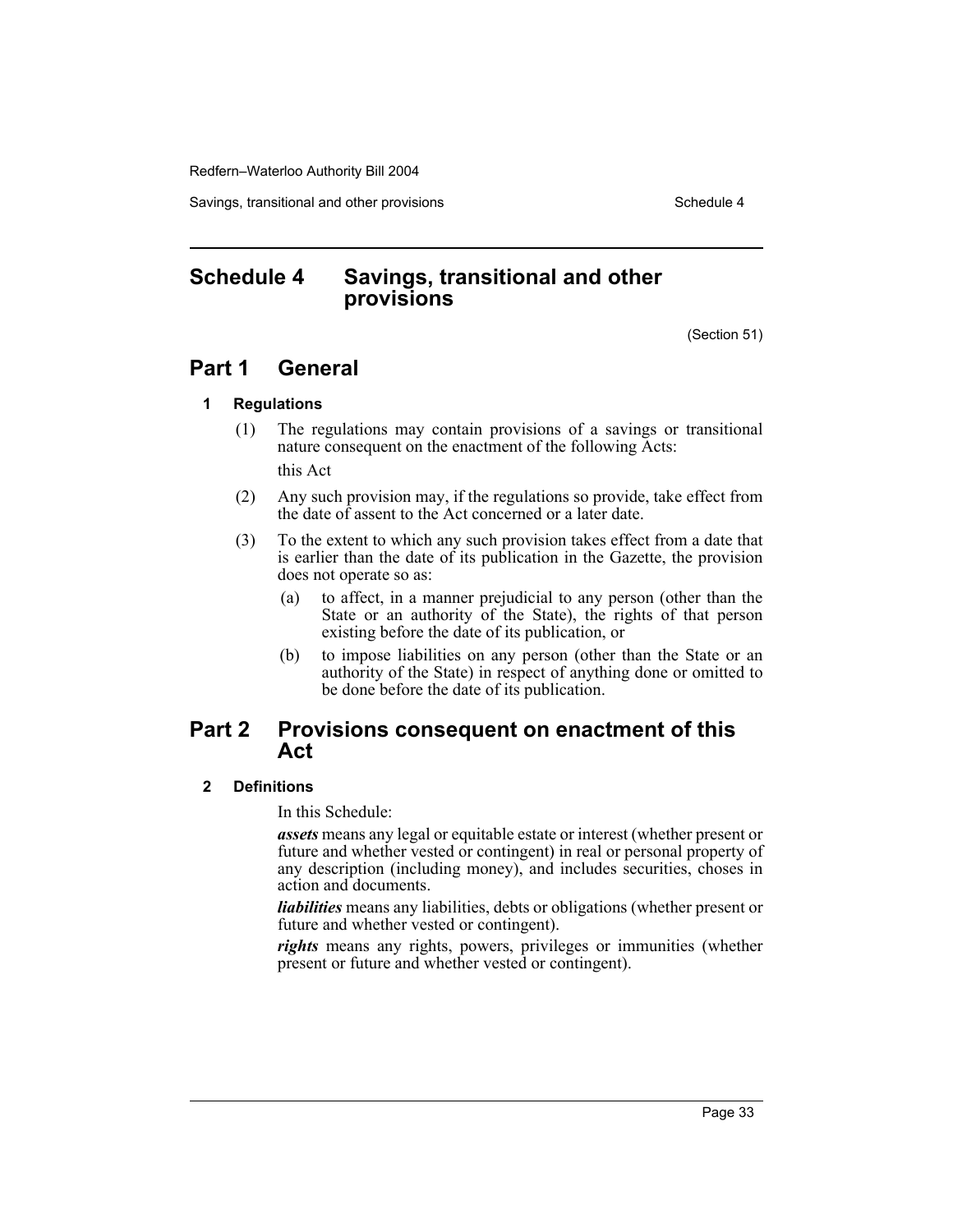Schedule 4 Savings, transitional and other provisions

#### **3 Vesting of Australian Technology Park in Authority**

- (1) On the commencement of this clause, the Australian Technology Park vests in the Authority for an estate in fee simple:
	- (a) without the need for any further conveyance, transfer, assignment or assurance, and
	- (b) subject to any trusts, estates, interests, dedications, conditions, restrictions and covenants to which the Park was subject immediately before that commencement.
- (2) On the vesting of the Australian Technology Park in the Authority by this clause, the following provisions have effect:
	- (a) the rights or liabilities of the Sydney Harbour Foreshore Authority in relation to the Park (including any rights held by that Authority in relation to the management of the Park or through its subsidiaries) become by virtue of this clause the rights or liabilities of the Authority,
	- (b) all proceedings relating to the Park commenced before the transfer by or against the Sydney Harbour Foreshore Authority or a predecessor of that Authority and pending immediately before the transfer are taken to be proceedings pending by or against the Authority,
	- (c) any act, matter or thing done or omitted to be done in relation to the Park before the transfer by, to or in respect of the Sydney Harbour Foreshore Authority is (to the extent to which that act, matter or thing has any force or effect) taken to have been done or omitted by, to or in respect of the Authority.
- (3) No compensation is payable to any person or body in connection with the operation of this clause.
- (4) The operation of this clause is not to be regarded:
	- (a) as a breach of contract or confidence or otherwise as a civil wrong, or
	- (b) as a breach of any contractual provision prohibiting, restricting or regulating the assignment or transfer of assets, rights or liabilities, or
	- (c) as giving rise to any remedy by a party to an instrument, or as causing or permitting the termination of any instrument, because of a change in the beneficial or legal ownership of any asset, right or liability.
- (5) The operation of this clause is not to be regarded as an event of default under any contract or other instrument.